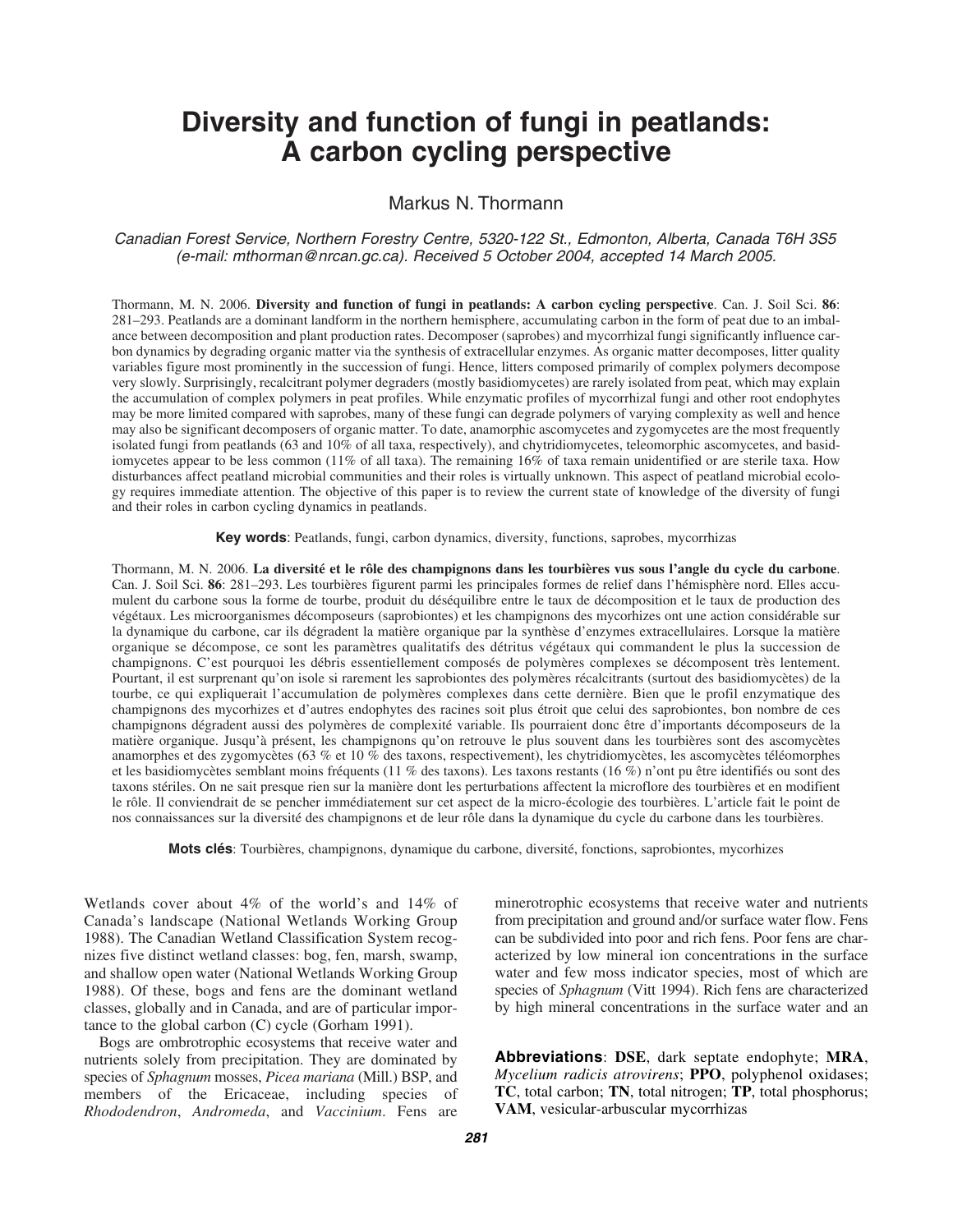

**Fig. 1.** Major carbon pathways in peatlands and the microbial groups (fungi, bacteria) responsible for the dominant biogeochemical processes.

increasing number of moss indicator species, including species of *Drepanocladus*, *Scorpidium*, and *Aulacomnium* ("brown" mosses; Vitt 1994). Additionally, shrubs, such as species of *Salix* and *Betula*, herbaceous plants, such as species of *Carex*, and trees, including species of *Larix* and *Picea*, occur in poor and rich fens (Vitt 1994; Szumigalski and Bayley 1996; Thormann and Bayley 1997a).

Peatlands accumulate peat, a heterogeneous assemblage of partially decomposed plant materials (about 45–50% C; Clymo 1984; Clymo et al. 1998). Gorham (1991) estimated that northern peatlands store between 180 and 277 Gt C (1 Gt =  $10<sup>9</sup>$  t), which represents about 10 to 16% of the total global terrestrial detrital C, emphasizing their importance to the global C cycle. Peat accumulates because of an imbalance between plant production and organic matter decomposition (Clymo 1965; Malmer 1986; Vitt 1990). Photosynthetically fixed C accumulates annually in the acrotelm (oxygenated peat horizon) following leaf abscission, root and rhizome turnover, and bryophyte vertical growth (litter production; Fig. 1). The highest rates of decomposition, carried out by fungi and bacteria, occur in the acrotelm and result in  $CO<sub>2</sub>$  efflux into the atmosphere; however, most of the litter is only partially decomposed and is "buried" by litter produced the following year(s). It ultimately enters the catotelm (anaerobic soil horizon; Fig. 1), where decomposition rates are very slow and organic matter is decomposed only by anaerobic bacteria (Clymo 1984). This results in  $CH<sub>4</sub>$  production, which subsequently enters the atmosphere or is oxidized by aerobic methanotrophic bacteria as it diffuses vertically through the acrotelm (Fig. 1; Dedysh 2002; Wartiainen et al. 2003).

Despite the prevalence of peatlands in the northern hemisphere and their importance to the global C cycle, little is known about the microbial diversity and roles in these

ecosystems. It has long been suggested that fungi are the principal decomposer microbes in many acidic ecosystems, such as many peatlands, and assume a more dominant role than bacteria (Kox 1954; Latter et al. 1967; Williams and Crawford 1983). Several recent studies focused on the mineralization of C to produce  $CH<sub>4</sub>$  (Bubier et al. 1993; Roulet et al. 1993), likely because  $CH<sub>4</sub>$  has greater global warming potential than  $CO<sub>2</sub>$  (Intergovernmental Panel on Climate Change 2001); however,  $CO_2$  fluxes quantitatively far exceed  $CH<sub>4</sub>$  fluxes from peatlands (Blodau 2002; Blodau and Moore 2003). The objectives of this paper are to (1) summarize the current knowledge of fungal species richness in peatlands, (2) address the major roles of fungi in peatlands, (3) and indicate gaps in our understanding of fungal communities and their influence on C dynamics and stocks in peatlands.

#### **FUNGAL SPECIES RICHNESS IN PEATLANDS**

Microfungal communities (mycota) have been examined in a variety of peatlands in Europe and North and South America, investigating the mycota of hummocks and hollows of bogs, fens, swamps, moors, muskeg, anthropogenically altered wetlands, and individual wetland plants (Table 1). From a taxonomic perspective, in excess of 860 individual records of microfungi from peatlands have been reported, representing 648 different species. These were 408 anamorphic species with putative ascomycete affinities (reproduce asexually only), 22 teleomorphic ascomycetes (reproduce sexually), 25 basidiomycetes, 67 zygomycetes, 28 chytridiomycetes, and 106 taxa with unknown taxonomic affinities, yeasts, and *mycelia sterilia* (sterile isolates; Table 2).

Anamorphic ascomycetes were by far the largest group of fungi isolated from peatlands (408 species, or 63% of all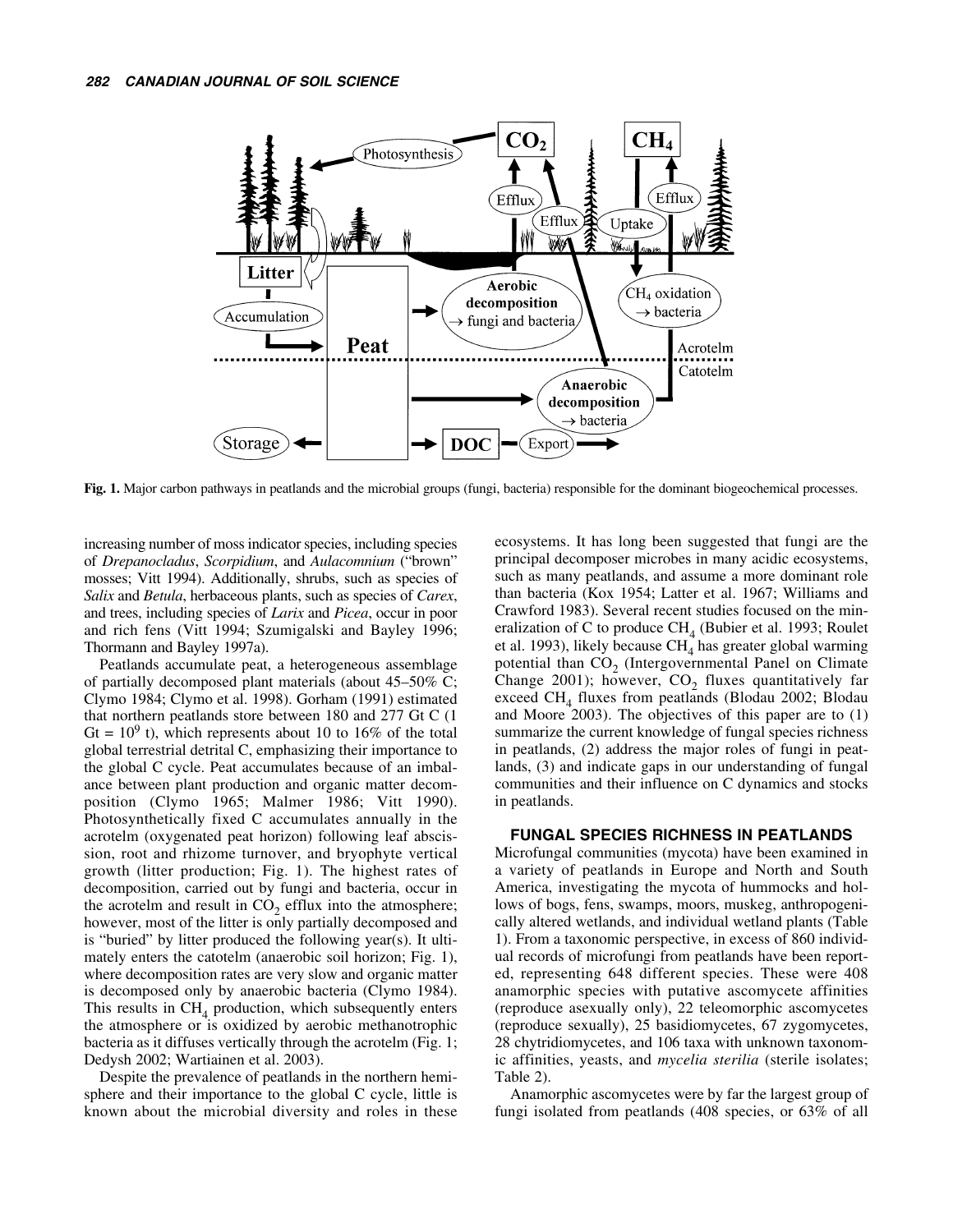| Table 1. Studies of microfungi in peatlands |                                                                                                                                                                                                                                                                                                                                                |                                                                                                                                                                               |                                                                                                                                                                                                                                                                                                                                                                                                                                     |
|---------------------------------------------|------------------------------------------------------------------------------------------------------------------------------------------------------------------------------------------------------------------------------------------------------------------------------------------------------------------------------------------------|-------------------------------------------------------------------------------------------------------------------------------------------------------------------------------|-------------------------------------------------------------------------------------------------------------------------------------------------------------------------------------------------------------------------------------------------------------------------------------------------------------------------------------------------------------------------------------------------------------------------------------|
| Continent                                   | Author(s)                                                                                                                                                                                                                                                                                                                                      | Location                                                                                                                                                                      | Peatland, substrate                                                                                                                                                                                                                                                                                                                                                                                                                 |
| North America                               | Christensen and Whittingham (1965)<br>Phormann et al. (2001a, 2003)<br>Christensen and Cook (1970)<br>Sparrow and Lange (1977)<br>Hurley (1981)<br>Zattau (1981)<br>Cormier et al. (1988)<br>Bisby et al. (1935)<br>Croft et al. (2001)                                                                                                        | New Brunswick, Canada<br>North Carolina, USA<br>Manitoba, Canada<br>Wisconsin, USA<br>Alberta, Canada<br>Quebec, Canada<br>Quebec, Canada<br>Alberta, Canada<br>Michigan, USA | Fen, Carex aquatilis leaves and rhizomes, Salix planifolia leaves and roots<br>Bog, Sphagnum fuscum;<br>Peat moss samples<br>Bog and fens, soil<br>Bog and fen, soil<br>Bogs, soil<br>Bog, soil<br>Bog, soil<br>Bog, soil<br>Fen, soil                                                                                                                                                                                              |
| South America                               | Robson et al. (2004)<br>Searles et al. (2001)                                                                                                                                                                                                                                                                                                  | Argentina<br>Argentina                                                                                                                                                        | Bog, Nothofagus antarctica leaves; Fen, Carex decidua leaves<br>Sphagnum sp. capitula                                                                                                                                                                                                                                                                                                                                               |
| Europe                                      | Dickinson and Dooley (1967, 1969)<br>Maciejowska-Pokacka (1971)<br>Dooley and Dickinson (1971<br>Zvyagintsev et al. (1991)<br>Gilbert et al. (1998a, b)<br>Dal Vesco (1974-75)<br>Nilsson et al. (1992)<br>Latter et al. (1967)<br>Sewell (1959a, b)<br>Czeczuga (1993)<br>Thornton (1956)<br>Boswell (1955)<br>Stenton (1953)<br>Beyer (1994) | Germany<br>Sweden<br>Ireland<br>Ireland<br>Poland<br>Poland<br>France<br>Russia<br>Italy<br>UΚ.<br>UK.<br>ŠК<br>LK<br>ÜК                                                      | Fens (Juncus-dominated, Calluna-Eriophorum-dominated, bare peat), soil<br>Bog, hummock and hollow peat, Sphagnum spp.; Fen, Sphagnum spp.<br>Bog, Eriophorum angustifolium leaves<br>Bog, soil (undisturbed and cut-away)<br>Bog, soil (undisturbed and cut-away)<br>Bogs, water samples<br>Fen, soil (podzol)<br>Bog and fen, soil<br>Heathland, soil<br>Peatlands, soil<br>Peatland, soil<br>Bogs, soil<br>Fen, soil<br>Fen, soil |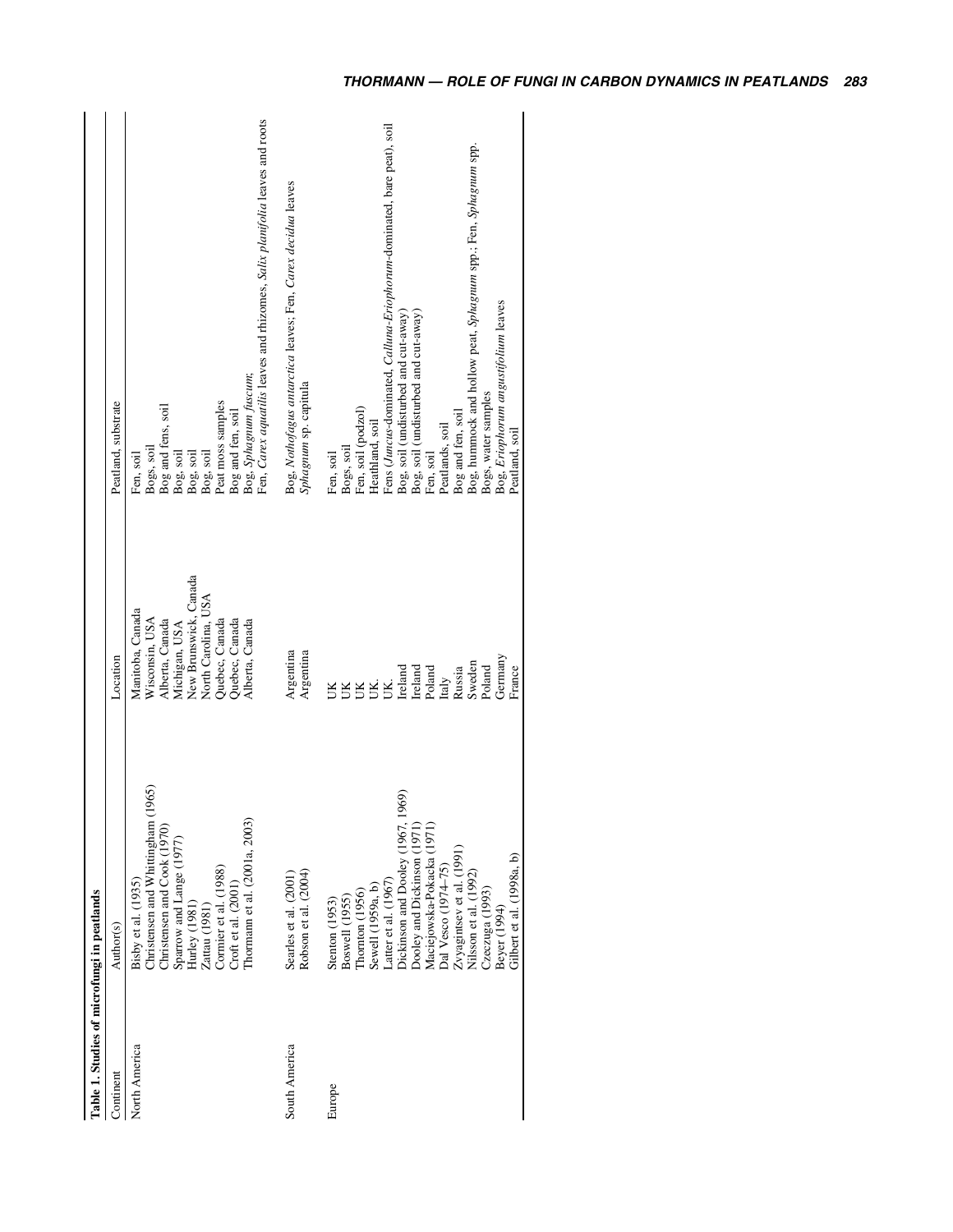**Table 2. Taxonomic profile of fungi from peatlands**

| taxa             | Unidentified<br>taxa |
|------------------|----------------------|
| 408              | 170                  |
| 22               | O                    |
| 25               | 12                   |
| 28               |                      |
| 67               | 15                   |
|                  | 106                  |
| 550 <sup>z</sup> | 316                  |
|                  | <b>Different</b>     |

**<sup>z</sup>**Excludes unidentified taxa.

species; Table 2). Species of *Penicillium* and *Acremonium* dominated this group (89 and 27 different species, respectively), with *P. frequentans* Westl., *P. purpurogenum* Stoll, *P. spinulosum* Thom, *P. thomii* Maire, and *A. kiliense* Grütz being the dominant species. These two genera and the next six most dominant genera comprise 194 different species, which represents nearly half of the entire anamorphic ascomycete species richness in peatlands (Table 3). Zygomycetes were also very frequently isolated from peat (67 different species, or 10% of all species; Table 2). In this group, species of *Mortierella* (*M. alpina* Peyronel, *M. isabellina* Oudem. & Koning, *M. minutissima* van Tieghem, *M. ramanniana* (Möller) Linnem., *M. vinacea* Dixon-Stewart) and *Mucor* (*M. hiemalis* Wehmer) comprise 80% of all zygomycetes (Table 3). Several specific surveys for chytridiomycetes yielded 28 species (4% of all species; Table 2), with *Rhizophydium*, *Phlyctochytrium*, and *Septosperma* being the dominant genera (61% of all chytridiomycete species; Table 3). Teleomorphic ascomycetes (22 species, or 3% of all species) and basidiomycetes (25 species, or 4% of all species) were rarely isolated from peat. Among the former group, species of *Chaetomium*, *Gelasinospora*, *Sordaria*, and *Thielavia* predominated (68% of all ascomycete species), while basidiomycete yeasts predominated the latter group (*Cryptococcus* and *Rhodotorula* spp., 36% of all basidiomycete species; Table 3). Lastly, 106 records of fungi from peatlands remained unidentified (*mycelia sterilia* and otherwise unidentified: 77 taxa; yeasts: 12 taxa; pycnidial: 7 taxa) or belonged to taxa with unknown taxonomic affinities (10 taxa; Tables 2 and 3).

It is interesting to note that the majority of microfungi isolated from peat and peatland plants are prolific sporulators with fast growth rates, particularly species of *Penicillium*, *Trichoderma*, *Aspergillus*, *Verticillium*, *Cladosporium*, and the zygomycetes *Mortierella* and *Mucor*. These taxa are easily cultured on most standard media and under most growing conditions. This explains their preponderance in almost all studies, irrespective of location and substrate, and undoubtedly skews the species list towards that group of fungi at the expense of slowergrowing and less prolific sporulators. Several groups of fungi are underrepresented in almost all studies, including yeasts, chytridiomycetes, basidiomycetes, and teleomorphic ascomycetes. These groups are characterized by slower growth rates and in some cases require special growth media and conditions. While yeasts were frequently isolated, few

| Fungal group               | Fungal genera/taxa   | No. of species |
|----------------------------|----------------------|----------------|
| Ascomycetes - anamorphic   | Penicillium spp.     | 89             |
|                            | Acremonium spp.      | 27             |
|                            | Verticillium spp.    | 16             |
|                            | Aspergillus spp.     | 15             |
|                            | Trichoderma spp.     | 15             |
|                            | Fusarium spp.        | 14             |
|                            | Cladosporium spp.    | 11             |
|                            | Oidiodendron spp.    | 7              |
| Ascomycetes - teleomorphic | Chaetomium spp.      | 6              |
|                            | Gelasinospora spp.   | 3              |
|                            | Sordaria spp.        | $\frac{3}{3}$  |
|                            | Thielavia spp.       |                |
| <b>Basidiomycetes</b>      | Cryptococcus spp.    | 5              |
|                            | Rhodotorula spp.     | $\overline{4}$ |
| Chytridiomycetes           | Rhizophydium spp.    | 9              |
|                            | Phlyctochytrium spp. | 5              |
|                            | Septosperma spp.     | 3              |
| Zygomycetes                | Mortierella spp.     | 34             |
|                            | Mucor spp.           | 19             |
| Unidentified               | Mycelia sterilia     | 46             |
|                            | Yeast spp.           | 12             |
|                            | Unknown affinities   | 10             |

studies identified them to either genus or species. Only three surveys for chytridiomycetes have been conducted to my knowledge (Sparrow and Lange 1977; Zattau 1981; Czeczuga 1993), and virtually all records of chytridiomycetes from peatlands are unique. There may be a large diversity of these mostly parasitic and saprobic fungal taxa that have received little attention so far. Surprising also is the under representation of basidiomycetes. Most basidiomycetes on record are yeasts and originated from a single study in Russia (13 of 25 taxa; Polyakova et al. 2001), with 11 of the remaining 12 records originating from a second study in Canada, most of which were not identified to genus or species (9 of 11; Thormann et al. 2001b, 2004a).

### **ROLE OF FUNGI IN PEATLAND CARBON CYCLING DYNAMICS**

#### **Saprobes**

Fungi play fundamental roles in the decomposition processes of organic matter in all ecosystems and may be more important than bacteria in wetlands from a functional perspective, because of their extensive hyphal growth habit, faster growth rates, and ability to translocate nutrients through their hyphal network. Five major "behavioural groupings" of decomposer fungi have been recognized (Table 4). Group 1 fungi, pathogens and weak parasites, can tolerate host defence mechanisms but are generally poor competitors in dead organic matter. These fungi access simple sugars and other storage compounds. Following the senescence and death of plants, all organic matter is sequentially colonized by pioneer saprobes (Group 2), followed by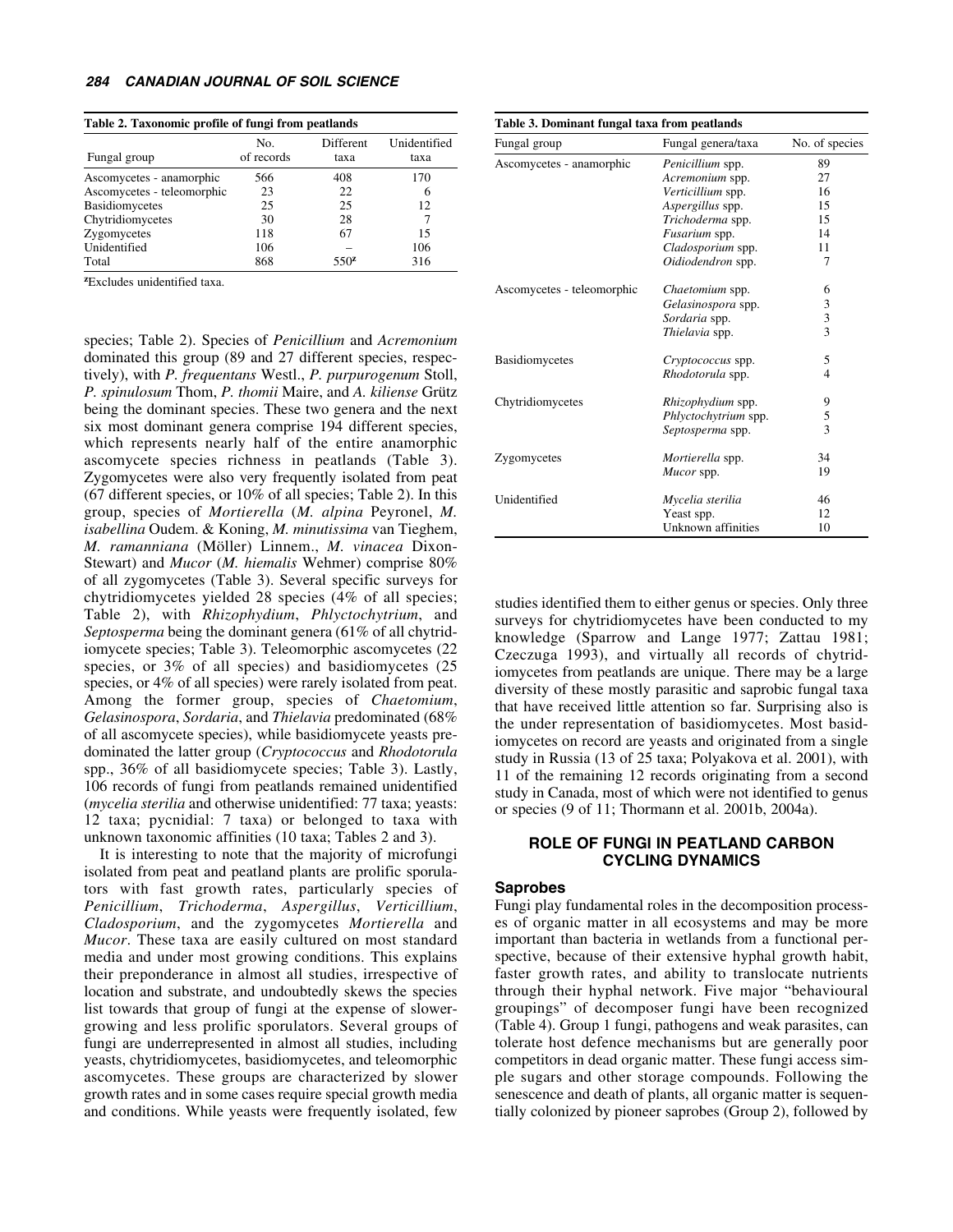| Table 4. Characteristics of "behavioural" groupings of decomposer fungi (modified from Deacon 1997) |                                                                                                                                                                                                                                                                                                                                          |  |
|-----------------------------------------------------------------------------------------------------|------------------------------------------------------------------------------------------------------------------------------------------------------------------------------------------------------------------------------------------------------------------------------------------------------------------------------------------|--|
| Group                                                                                               |                                                                                                                                                                                                                                                                                                                                          |  |
| 1. Pathogens and weak parasites                                                                     | - able to tolerate host defence responses<br>- generally access simple sugars and other storage compounds<br>- generally poor competitors on dead organic matter<br>- include species of <i>Cladosporium, Aureobasidium, Botrytis, and Alternaria</i>                                                                                    |  |
| 2. Pioneer saprobes                                                                                 | - generally use simple sugars and other storage compounds<br>- fast growth rates, good competitors, short life cycles<br>- include mostly zygomycetes, e.g., species of <i>Mucor</i> and <i>Mortierella</i>                                                                                                                              |  |
| 3. Polymer-degraders                                                                                | - use structural polymers, including cellulose, pectin, and hemicellulose<br>- slower growth rates, able to "defend" substrates via antibiosis<br>- substrate-specialized<br>- may be tolerant to extreme conditions, e.g., high temperature, pH, or salinity<br>- include species of Fusarium, Chaetomium, Trichoderma, and Penicillium |  |
| 4. Recalcitrant polymer degraders                                                                   | - specialized to use complex polymers, including lignin, tannins, and other polyphenolics<br>- slow growth rates, able to "defend" resources via antagonism or mutual exclusion<br>- access other nutrients previously unexplored<br>- includes species of basidiomycetes                                                                |  |
| 5. Secondary saprobes                                                                               | - opportunistic and commensal species<br>- tolerate metabolic by-products of other fungi<br>- may be antagonistic<br>- include species of <i>Pythium, Mortierella</i> , and others                                                                                                                                                       |  |

simple polymer-degrading fungi (Group 3), and finally degraders of recalcitrant polymers (Group 4). Secondary, or opportunistic, saprobes (Group 5) are common throughout the entire process of decomposition (Table 4; Deacon 1997). Hence, from the point of senescence to complete decomposition, all organic matter is colonized by a suite of saprobes with specific enzymatic profiles and preferences for specific (non)structural C compounds. This succession has been previously shown in a variety of litters, including leaves, roots, cones, seeds, dung, and wood, in a variety of ecosystems, including forests, wetlands, and grasslands (Wicklow and Yokum 1981; Heilman-Clausen 2001; Lumley et al. 2001).

Fungi from all five behavioural groups of saprobes have been previously isolated from peatlands; however, Group 4 fungi are rarely reported. This is significant, since it is this group of fungi that is able to use the most complex structural polymers, including lignin, tannins, unhydrolyzable residues (also known as "Klason lignin"), and other polyphenolics, which comprise up to 50% of the chemical constituents of peat (Turetsky et al. 2000). There are two reasons why this group is underrepresented in previous studies. First, it is possible that these fungi are naturally rare in peatlands, which is contradicted by the preponderance of conspicuous epigeous basidiomycete fruiting bodies in these ecosystems; however, the majority of these basidiomycetes may be ectomycorrhizal species of *Picea*, *Larix*, and *Salix*. While these fungi can grow in vitro, they have limited abilities to use complex polymers as C sources (e.g., Hutchison 1990; see below). The rarity of this group of fungi may partially explain why organic matter accumulates in peatlands and is not fully decomposed. Second, Group 4 fungi may be abundant in peatlands, but previous isolation protocols may have been inadequate. The dilution plating technique, predominantly used in the infancy of surveys of soil fungi, selects towards those organisms that produce large quantities of propagules. In contrast, the particle plating technique, which has been used more extensively in recent studies, largely avoids that bias; however, other methodological biases are introduced, such as the selectivity of primary isolation media and subsequent culture conditions.

#### *Decomposition of Organic Matter*

Decomposition is a complex process, which includes nearly all changes in organic matter that has undergone senescence or death (Brinson et al. 1981). Leaching of soluble organic matter precedes losses due to assimilation by microorganisms or removal by animals. Decomposition is completed with the loss of the physical structure and changes in the chemical constituents of the remaining organic matter. The rate of litter decomposition is affected by moisture, oxygen availability, temperature, acidity, and the nutrient status of ecosystems (primarily N- and P-related surface water chemistry variables; Brinson et al. 1981; Bartsch and Moore 1985; Farrish and Grigal 1988; Gorham 1991; Szumigalski and Bayley 1996; Thormann and Bayley 1997a; Thormann et al. 2001a). In addition, litter quality [total nitrogen (TN), total phosphorus (TP), and total carbon (TC) tissue concentrations, TC:TN quotients] also affects the rate of decomposition (Brinson et al. 1981; Bridgham and Richardson 1992; Szumigalski and Bayley 1996; Thormann et al. 2001a), with litters richer in TN and TP generally decomposing at faster rates. From a mycological perspective, changes in litter quality, the water potential of the litter, temperature, and pH have been shown to affect fungal communities of various substrates (Pugh 1958; Christensen and Whittingham 1965; Pugh and Mulder 1971; Dix 1985; Nilsson et al. 1992; Lumley et al. 2001; Thormann et al. 2003, 2004a).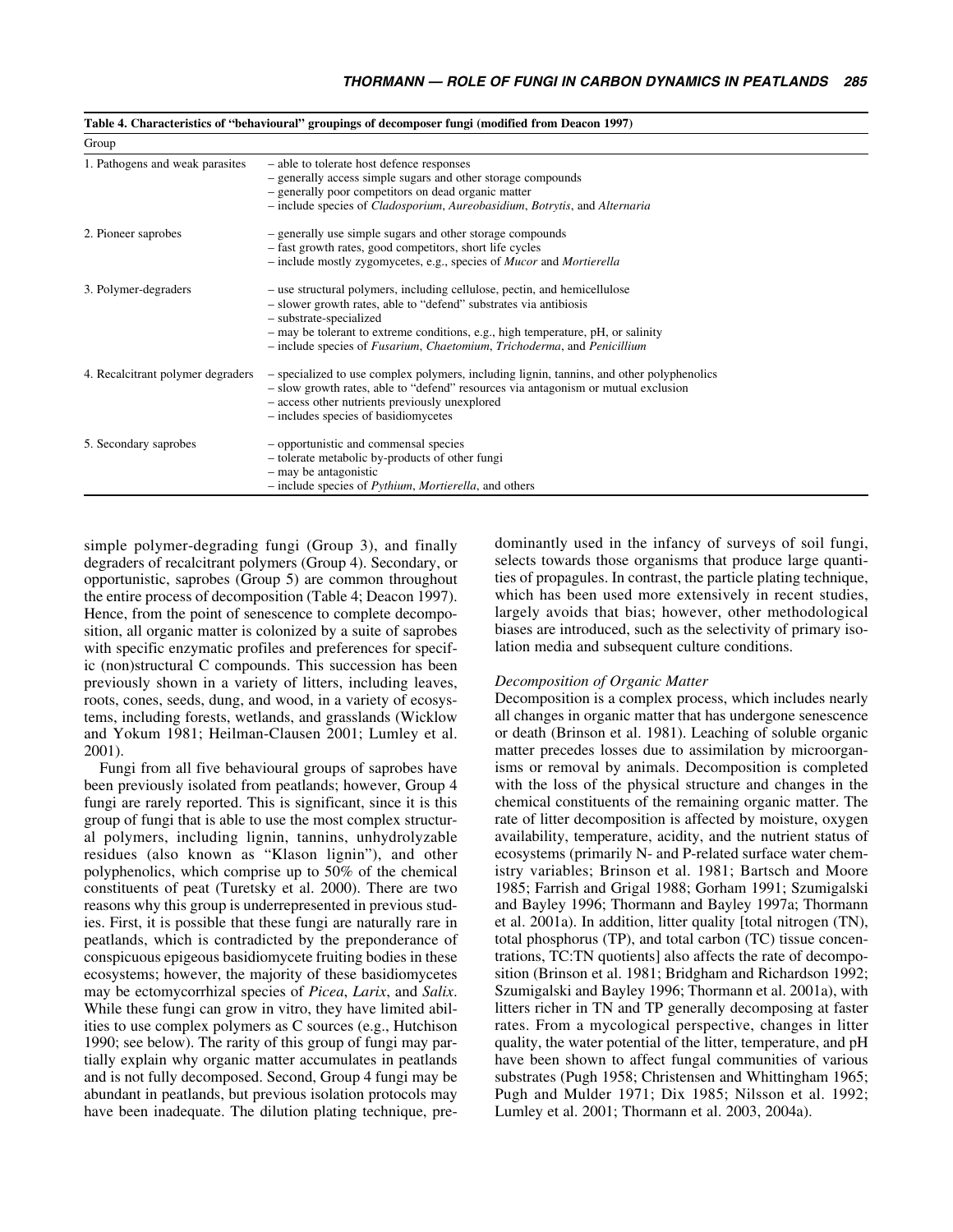#### *286 CANADIAN JOURNAL OF SOIL SCIENCE*

#### *The Importance of Litter Quality*

Macromolecules of plant origins comprise the primary substrate available for fungal decomposers in terrestrial ecosystems (Kjøller and Struwe 1992). Lignin, holocellulose, and cellulose are the dominant structural polymers in plant tissues (>80% of all C polymers; Swift et al. 1979). The decomposition of these macromolecules by fungi is accomplished via the synthesis of a diverse suite of extracellular enzymes, including cellulases, polyphenol oxidases (PPO), pectinases, and amylases among others (Deacon 1997). Many fungi have the ability to degrade simple molecules, including starch; however, their ability to degrade complex structural polymers (e.g., cutin, suberin, "Klason lignin", true lignin, and tannins) is limited (Domsch et al. 1980) and has most often been ascribed to basidiomycetes and select groups of ascomcyetes, such as taxa belonging to the Xylariaceae. As organic matter decomposes, desirable nutrients, such as N, P, amino acids, and simple sugars, become scarce, while more complex structural polymers, such as lignin and lignocellulose, increase proportionally in the litter (Deacon 1997). This generally results in a succession of fungi, both taxonomically and functionally, as plant litters decompose.

Taxonomic succession of fungi during the process of decomposition has been observed in a variety of plant species in terrestrial (Frankland 1966; Saitô 1966; Kasai et al. 1995; Lumley et al. 2001) and wetland (Pugh 1958; Pugh and Mulder 1971; Apinis et al. 1972; Fell and Hunter 1979; Tanaka 1991; Tokumasu 1994; Thormann et al. 2003, 2004a) ecosystems. This succession of saprobic fungi results in the decomposition of the substrate and may be due to the process of facilitation, where species of a particular behavioural group alter the substrate sufficiently to allow other species to become established and form a subsequent community (Lumley et al. 2001). In wetlands, the majority of fungal community succession studies were conducted on plants from marshes and swamps, which generally accumulate little or no peat. Species examined include the emergent macrophytes *Juncus roemaerianus* Scheele, *Carex paniculata* L., *Typha latifolia* L., and *Phragmites communis* Trin. (Pugh 1958; Pugh and Mulder 1971; Apinis et al. 1972; Fell and Hunter 1979; Tanaka 1991; Tokumasu 1994). Newly emerged, senesced, and decomposed leaves were examined in these studies; however, neither precise stages of decomposition nor specific litter quality variables were correlated with the fungal communities. In most cases, temperature and moisture content of the litter were cited as environmental variables most significantly affecting the mycota. This is not surprising, since these macrophytes often begin to decompose in the standing position, where they desiccate, prior to falling into the water column, where they then continue to decompose; however, most peatlands plants do not decompose in this manner. Instead, their leaves abscise and moisture is rarely a limited factor while they decompose.

In one of the very few studies that directly linked litter quality changes of specific litters to their mycotas throughout the process of decomposition in peatlands, Thormann et al. (2003) found that distinct patterns of microfungal succession occurred in two of their five litters [*Sphagnum fus-*

*cum* (Schimp.) Klinggr. plants and *Carex aquatilis* Wahlenb. leaves], with litter quality variables correlating most frequently with the respective fungal communities (TP, TN, and TC tissue concentrations as well as litter TC:TN quotients). Particularly elevated TP tissue concentrations figured prominently during the latter stages of their decomposition period (365–730 days). In contrast, surface water chemistry variables were of less consequence to the mycota and only the pH and TP in the surface water correlated positively with the mycota in *S. fuscum*. Contrary to expectations, a clear succession pattern of functional groups of fungi, previously demonstrated in other substrates (e.g., Wicklow and Yokum 1981; Heilman-Clausen 2001; Lumley et al. 2001), was not observed by Thormann et al. (2003), i.e., cellulose degraders did not precede lignin and polyphenolic polymer degraders. Instead, microfungi with broad enzymatic profiles co-existed and simultaneously degraded their litters. They determined that species of *Mortierella* (*M. verticillata* Linnem., *M. horticola* Linnem.), *Aspergillus* [*A*. *niger* van Tieghem, *A*. *versicolor* (Vuill.) Tiraboschi] and *Trichoderma* [*T*. *harzianum* Rifai, *T*. *polysporum* (Link ex Pers.) Rifai] were among those isolated exclusively from early-stage decomposing *S*. *fuscum*, while *Oidiodendron scytaloides* Gams & Söderström, the *Sporothrix* state of *Ophiostoma stenoceras* (Robak) Melin & Nannf., *Sporothrix* sp. 1, *M. isabellina*, and species of *Acremonium* [*A*. *chrysogenum* (Thisum. & Sukop.) W. Gams, *A*. *strictum* W. Gams] appeared only in well-decomposed *S*. *fuscum* (Thormann et al. 2003). These taxa do not reflect a taxonomic or functional pattern of succession.

It is difficult to ascertain the relationship between in vitro and in situ enzymatic abilities of fungi, because in vitro analyses present individual fungi with optimal, but highly artificial, growth conditions, e.g., ample nutrients for growth and no competition with other organisms. Nonetheless, a positive test result indicates the potential of that fungus to synthesize the specific enzyme(s) under investigation. Enzymatic profiles have been developed for a wide variety of fungi (see Domsch et al. 1980). Those from decomposing *S. fuscum* are summarized in Thormann et al. (2001b) and show that of 55 identified/isolated taxa, only 13 (24%) had the ability to degrade polyphenolic polymers. These included species of *Oidiodendron*, four of ten *mycelia sterilia*, three basidiomycetes, and seven anamorphic taxa with putative ascomycetes affinities. The degradation of polyphenolic polymers requires the synthesis of a suite of different enzymes due to the complex arrangement of the basic building blocks of these polymers, including PPOs, laccase, peroxidases, and others. In contrast, 29 taxa (53%) had the ability to degrade cellulose and 31 had the ability to degrade starch (56%). Cellulose and starch degraders included species of *Acremonium*, *Penicillium*, *Trichoderma*, *Verticillium*, *Mortierella*, and several *mycelia sterilia* (Thormann et al. 2001b). Cellulase and amylase are required for the degradation of these polymers. Pectin, gelatin, chitin, fats, and various other carbohydrates were degraded to variable degrees (7–33%).

More recent approaches used sterilized, natural substrates to assess the role of specific fungal taxa in the decomposi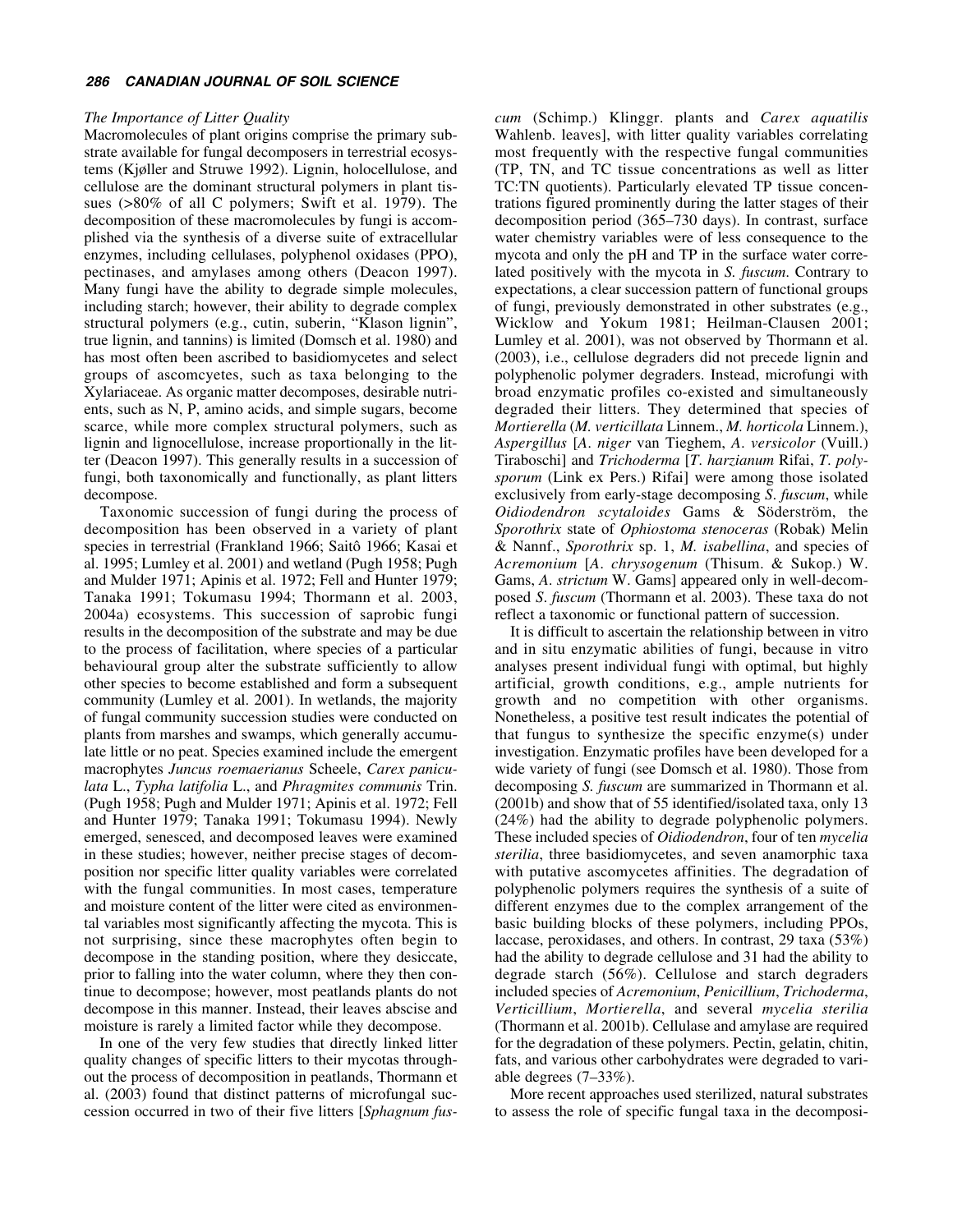tion of organic matter. Thormann et al. (2002) examined the ability of nine frequently isolated fungi from *S. fuscum* to cause mass loss of sterilized spruce wood chips and *S. fuscum* plant tissues. They showed that mass losses of the wood chips generally exceeded those of the bryophyte tissues. After 8 wk, a basidiomycete and an ascomycete caused the greatest mass losses of the wood chips (10.2%) and *S. fuscum* plant tissues (5.1%), respectively. Expectedly, the decay of organic matter is controlled by different mycotas, likely using different approaches to access C and nutrients from the organic matter (Tsuneda et al. 2001). Incidentally, there was no relationship between their natural substrate mass losses and in vitro enzymatic profiles of tannic acid, cellulose, and starch degradation (Thormann et al. 2002). This suggests that physiological profiles obtained from calorimetric tests may have a limited use as an indicator of the ability of specific fungi to decompose organic matter. In fact, such relationships have never been shown previously (Harper 1985; Bowen and Harper 1990).

Many fungi previously isolated from peatlands possess broad enzymatic profiles (e.g., species of *Trichoderma*, *Verticillium*, and *Penicillium*) and consequently are able to degrade a wide variety of structural and storage polymers of peat and peatland plants. Hence, they play crucial roles in the mineralization of plant tissues and peat; however, overall, it appears that the most commonly isolated fungi have a limited ability to degrade the most complex polymers (Thormann et al. 2001b, 2002), which subsequently accumulate in peatlands and increase in proportion with increasing depth in the peat profile (Turetsky et al. 2000). Whether these polymers are not degraded due to environmental constraints, such as low temperature or low oxygen concentrations, or physiological constraints of the prevalent mycota remains unclear.

#### **Mycorrhizas and Other Root Endophytes**

Mycorrhizas are mostly mutualistic associations between fungi and the roots of higher plants, in which the fungi form consistently recognizable and physically distinct associations without causing any perceivable negative effect (Fernando 1995). It is thought that in excess of 90% of all land plants are mycorrhizal, irrespective of environmental conditions, climate, ecosystem, soil type, and vegetation communities (Read 1991). There are five common types of mycorrhizas: ectomycorrhizas, vesicular-arbuscular mycorrhizas (VAM), ericoid mycorrhizas, arbutoid mycorrhizas (ectendomycorrhizas), and orchid mycorrhizas – the former three being by far the most dominant ones in most ecosystems, including peatlands. Detailed information on these different types of mycorrhizas and their roles as nutrient scavengers is provided elsewhere (Read 1991; Smith and Read 1997; Read et al. 2004). Dalpé (2003) reviewed the current state of mycorrhizal research in Canada. The widespread occurrence of mycorrhizas suggests that they play ecologically significant roles (Wetzel and van der Valk 1996; Näsholm et al. 1998; van der Heijden et al. 1998), including the acquisition, storage, and translocation of nutrients. Host plants frequently have elevated tissue concentrations of N and P, show reduced wilting due to water stress

(Smith and Read 1997) or high salinity (Rozema et al. 1986), and have higher water-uptake rates than non-infected plants (Smith and Read 1997). The significance of mycorrhizas has been shown in many studies, particularly in stressed ecosystems, such as those at high altitude (Haselwandter and Read 1982) and latitude (Kohn and Stasovski 1990) and under nutrient-limited (Haselwandter 1987) or heavy metal pollution stress (Turnau et al. 2001).

The most comprehensive surveys of the mycorrhizal status of wetland plants were conducted in marshes in Connecticut, USA (Cooke and Lefor 1998) and along a bogfen-marsh gradient in central Alberta, Canada (Thormann et al. 1999). The results among different studies are remarkably consistent. Briefly, all ericaceous plant species along the wetland gradient were ericoid mycorrhizal (species of *Andromeda*, *Rhododendron*, *Vaccinium*, and *Oxycoccus*). This is not surprising, since the mycorrhizal status of members of this family has been demonstrated numerous times in the past (Malloch and Malloch 1982; Bledsoe et al. 1990; Stoyke and Currah 1991; Treu et al. 1996; Hambleton and Currah 1997), irrespective of the habitat (alpine, arctic, boreal, parkland, and peatlands). All woody, non-ericaceous plant species in all fens and bogs were ectomycorrhizal (species of *Picea*, *Larix*, *Salix*, and *Betula*) (Thormann et al. 1999). The ectomycorrhizal status of these plants has been previously demonstrated in boreal forest (Malloch and Malloch 1981, 1982; Currah and van Dyk 1986), arctic (Kohn and Stasovski 1990; Bledsoe et al. 1990; Treu et al. 1996), and alpine ecosystems (Haselwandter and Read 1982; Dhillion 1994). Hence, trees and shrubs appear to be consistently ectomycorrhizal in many different ecosystems, including peatlands. None of the dominant herbaceous plant species along the bog-fen-marsh wetland gradient was VAmycorrhizal (Thormann et al. 1999). This was surprising, since previous studies showed that some species of *Carex* (Wetzel and van der Valk 1996; Cooke and Lefor 1998; Miller et al. 1999; Turner et al. 2000; Bauer et al. 2003), *Typha* (Stenlund and Charvat 1994; Cooke and Lefor 1998), and various other, less dominant herbaceous plants were VA-mycorrhizal (Currah and van Dyk 1986; Cooke and Lefor 1998). These discrepancies can arise because of different sampling protocols, species examined, and sample sizes.

#### *Ericoid Mycorrhizal Fungi*

Fungal strains belonging to the *Hymenoscyphus ericae* (Read) Korf & Kernan – *Scytalidium vaccinii* Dalpé, Litten & Sigler complex, species of *Oidiodendron* (most notably *O. maius* Barron and *O. griseum* Robak) and an unnamed variable white taxon (VWT), have been implicated most often as being mycorrhizal fungi of members of the Ericaceae (Read 1991; Hambleton and Currah 1997; Hambleton et al. 1999; Monreal et al. 1999). Various additional taxa, including *Phialocephala fortinii* Wang & Wilcox, have been isolated from roots of ericaceous plants (Hambleton and Currah 1997); however, their function remains speculative.

While ericoid mycorrhizal fungi are abundant in peatlands, their ability to use peat as a C source has received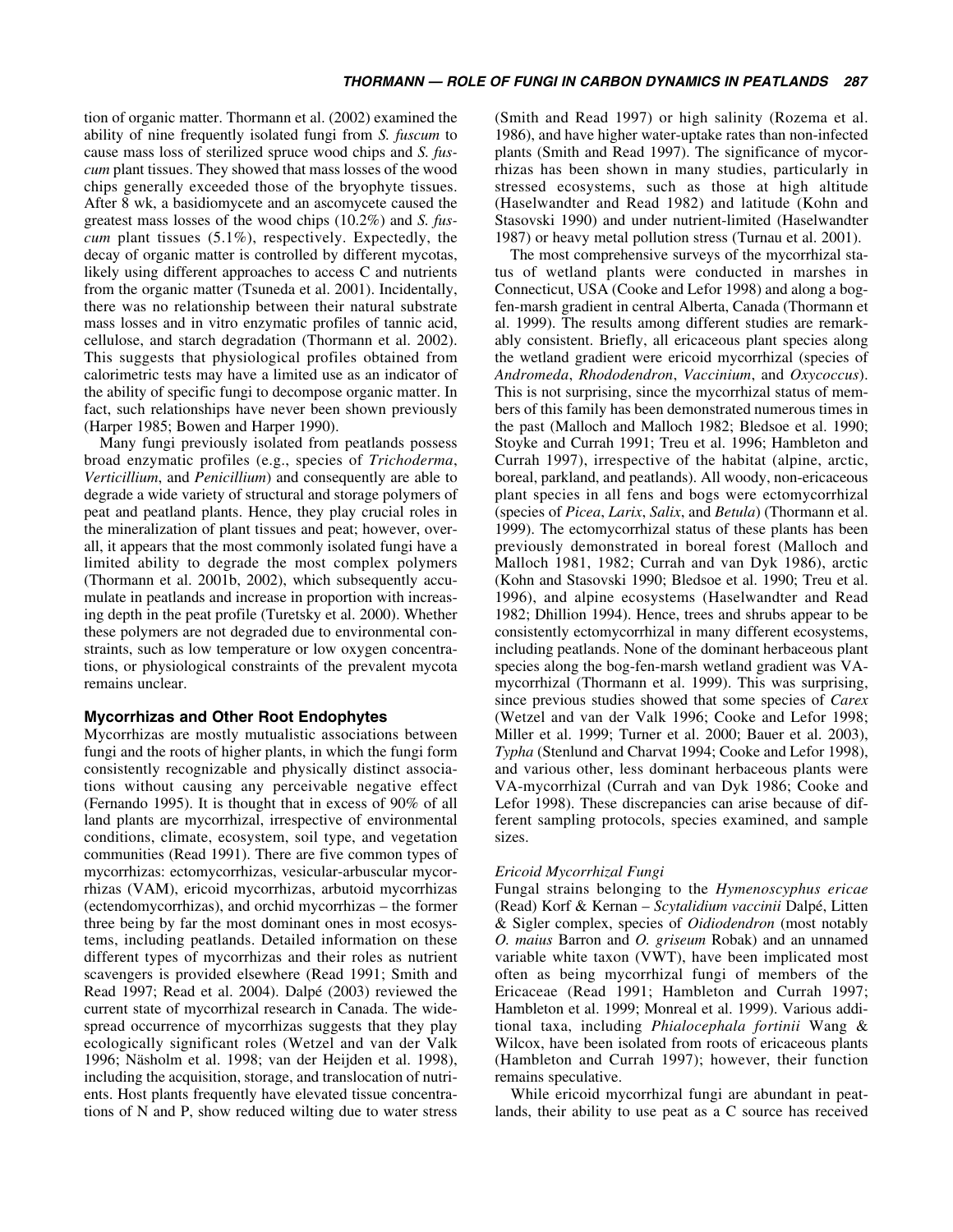limited attention (Jefferys et al. 1953; Domsch 1960; Bending and Read 1997; Rice and Currah 2001; Piercey et al. 2002). Rice and Currah (2001) developed physiological profiles of 22 strains of *O. maius*, isolated primarily from ericaceous plants. They found that most of their strains had the ability to use lignin, cellulose, chitin, starch, pectin, and gelatin as C sources. Lipids were not used by any of their strains. Jefferys et al. (1953) and Domsch (1960) showed that *O. griseum* is able to use cellulose and starch as C sources and Bending and Read (1997) showed the production of peroxidases and PPOs, a suite of enzymes required for tannic acid and lignin degradation. A more limited enzymatic profile was shown by *H. ericae* (Leake and Read 1989, 1990). Currah and Tsuneda (1993) showed that *P. fortinii* is lignolytic and laccase positive, indicating the ability to use complex polyphenolic polymers as C sources. Hence, ericoid mycorrhizal fungi appear to have the potential to degrade a wide variety of structural polymers common in peat (Read et al. 2004).

While these studies used specific media, recent studies have used mass loss of standard organic matter to assess the saprobic abilities of selected fungi in vitro. Piercey et al. (2002) showed that *O. maius* caused the greatest mass loss of *S. fuscum* compared with *H. ericae* and VWT (11.2% vs. 8.6 and 6.7%, respectively) after 70 d. Based on these data, there appears to be a positive relationship between enzymatic diversity and the ability to cause mass loss of organic matter, i.e., ericoid mycorrhizal fungi with broad enzymatic profiles (e.g., *O. maius*) may be better adapted to use organic matter as C sources than those with more limited enzymatic profiles (e.g., *H. ericae*). The presence of ericoid mycorrhizal fungi in peatlands not only enables ericoid plants to thrive in harsh, nutrient poor, acidic ecosystems (Hambleton and Currah 2000), these fungi may also cause the formation of high molecular weight organic acid polymers via a series of complex biogeochemical pathways. Hence, ericoid mycorrhizal fungi may also contribute to the accumulation of organic acids, and hence C, in peatlands (Bending and Read 1997), playing significant roles as mycorrhizas and as saprobes (Kox 1954).

#### *Ectomycorrhizal Fungi*

Previous surveys of conspicuous epigeous fruiting bodies revealed a great diversity of ectomycorrhizal fungi in peatlands (Salo 1993; Dhillion 1994; Thormann et al. 1999). Species of *Lactarius*, *Hebeloma*, *Laccaria*, *Russula*, *Tomentella*, and *Cortinarius* are most frequently collected and are associated with the roots of species of *Picea*, *Larix*, *Salix*, and *Betula*.

Several studies have investigated the abilities of ectomycorrhizal taxa to degrade organic matter (reviewed in Read et al. 2004), producing variable results. Durall et al. (1994) showed that four ectomycorrhizal fungi of *Pseudotsuga menziesii* (Mirb.) Franco readily degraded hemicellulose and cellulose, while more complex polymers, including humic substances and needles, were more decay resistant. In support, Hutchison (1990) and Bending and Read (1997) showed that ectomycorrhizal fungi (mostly species of *Lactarius*, *Hebeloma*, *Laccaria*, *Russula*, *Tomentella*,

*Cortinarius*, *Suillus*, *Amanita*, *Boletus*, *Rhizopogon*, and *Tricholoma*) had limited abilities to use a variety of complex organic compounds, including polyphenolic polymers (e.g., tannic acid and lignin), cellulose, and pectin. Simpler structural carbohydrates, including starch, gelatin, and urea, were more frequently used, but utilization patterns were genusspecific, e.g., species of *Laccaria* were able to use urea but not starch as a C source (Hutchison 1990). Conversely, other studies showed that ectomycorrhizal fungi could synthesize complex polymer-degrading enzymes (Giltrap 1982; reviewed in Read et al. 2004).

Based on these variable results, the role of ectomycorrhizal fungi in peatland C dynamics is uncertain. It has been suggested that many ectomycorrhizal fungi may be able to survive as saprobes; however, this notion appears to be based on circumstantial evidence and resulted from either misidentified specimens or incorrect interpretation of the colonized substrate, according to Hutchison (1990). The generally reported low enzymatic activities of ectomycorrhizal fungi may be an adaptation to a symbiotic life, where the fungus must avoid eliciting host defence responses, which may be caused by extracellular enzymes (Ramstedt and Söderhäll 1983). As it stands, most ectomycorrhizal fungi appear to have limited saprobic capabilities, sufficient to colonize the roots of their hosts, and tend to require their plant hosts for the acquisition of C. Nonetheless, due to the preponderance of ectomycorrhizal fungi in peatlands (Salo 1993; Dhillion 1994; Thormann et al. 1999), their combined effect on soil C dynamics at the ecosystem level may be significant (Bending and Read 1997; Read et al. 2004).

#### *Vesicular-arbuscular Mycorrhizal Fungi*

VA-mycorrhizal fungi belong to a small, yet widely distributed group of fungi. They are all members of the Glomales (Zygomycota), with about 160 different species known to colonize roots of almost all herbaceous plants. Previous surveys of VA-mycorrhizal fungi in wetlands revealed species of *Glomus* [*G. caledonium* (Nicol. & Gerd.) Trappe & Gerd., *G. fasciculatum* (Thax. *sensu* Gerd.) Gerd. & Trappe emend. Walker & Koske, *G. intraradicis* Schenck & Smith, *G. aggregatum* Schenck & Smith, *G. claroideum* Schenck & Smith, *G. manihotis* Schenck & Smith] and *Gigaspora* [*G. gigantea* (Nicol. & Gerd.) Gerd. & Trappe, *G. albida* Schenck & Smith] (Anderson et al. 1984; Rickerl et al. 1994; Wetzel and van der Valk 1996; Cooke and Lefor 1998), with the former genus appearing to be the dominant one.

VA-mycorrhizal fungi have variable quantities of extraradical mycelium (mycelium penetrating the soil surrounding host plant roots). Their superior ability to acquire P from the soil is unquestioned; however, it is thought that VA-mycorrhizal fungi are obligate biotrophs, i.e., wholly dependent on their plant partners for C. There is limited evidence to suggest that these fungi are able to live as saprobes in the soil as well, i.e., using complex C substrates to acquire C (Nicolson 1959; Hodge et al. 2001). These reports remain speculative though, and to what extent VA-mycorrhizal fungi are involved in the decomposition of organic matter in situ remains unknown. Based on the distribution of their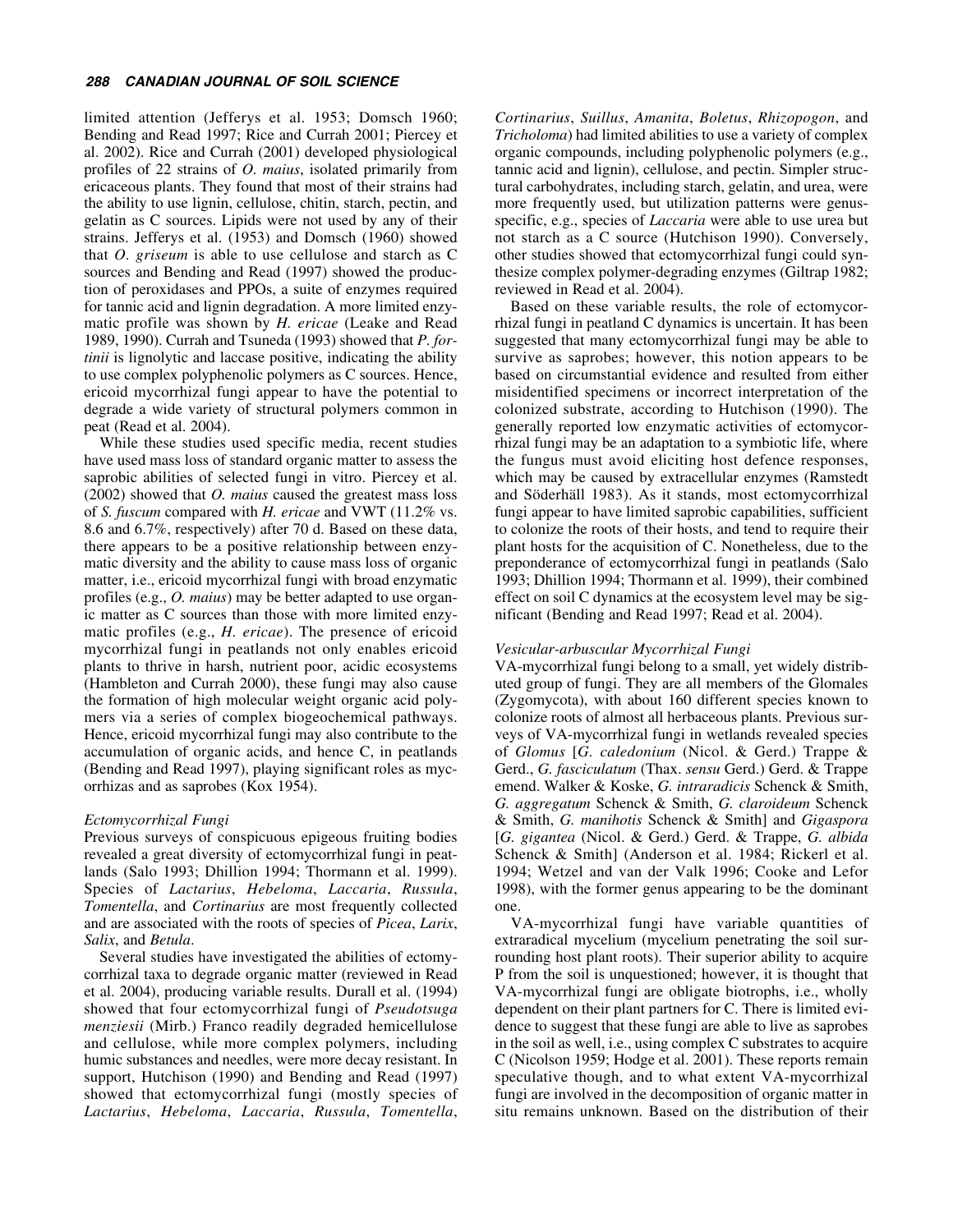hosts in peatlands, VA-mycorrhizal fungi may not be of great significance in bogs, where herbaceous plants are less dominant compared with trees and ericaceous shrubs (Thormann and Bayley 1997b); however, their role may be larger in sedge-dominated fens and marshes, where their host plants are more predominant. Ultimately, VA-mycorrhizal fungi likely do not play a significant role in C cycling in wetlands.

#### *Mycelium radicis atrovirens*

In addition to the aforementioned typical structures formed by ericoid, ectomycorrhizal, and VA-mycorrhizal fungi, a diverse assemblage of hyphae frequently occurs in and on the roots of most plant species, including peatland plants. Recent studies designated some species of *Leptodontidium* (*L. orchidicola* Sigler & Currah), *Phialocephala* (*P. fortinii*, *P. dimorphospora* Kendrick), and *Phialophora* (*P. finlandia* Wang & Wilcox) as *Mycelium radicis atrovirens* (MRA), in addition to some isolates of pezizalean and entirely unknown affinities (Currah et al. 1988; Currah and Tsuneda 1993; Fernando and Currah 1995; Caldwell et al. 2000). The hyphae of these unidentified taxa can be dematiaceous (darkly pigmented), hyaline, septate, aseptate, with and without clamp connections, some of them forming microsclerotia and others sclerotial plaques attached to the surfaces of plant roots (Jumpponen and Trappe 1998; Thormann et al. 1999). Extracellular hyphae terminate in appressoria (swollen hyphal structures used for attachment in the early stages of infection) on root surfaces, while others grow intracellularly. These fungi are rarely identified and may belong to the MRA complex (Melin 1922), which partially or entirely overlaps with the dark septate endophyte (DSE) complex of fungi (Jumpponen and Trappe 1998; Caldwell et al. 2000). MRA and DSE taxa occur frequently in roots of herbaceous (Currah et al. 1987; Stoyke and Currah 1991) and woody (Summerbell 1987; Danielson and Visser 1990; Hennon et al. 1990) plants in temperate, alpine, and arctic habitats.

The ecological significance of MRA taxa remains uncertain (Jumpponen and Trappe 1998). Previous work showed that *P. fortinii* and *P. finlandia* are able to use cellulose, laminarin, starch, and xylan as C sources; however, lignolytic enzymes were not detected (Caldwell et al. 2000). In contrast, PPOs and laccases were reported by Currah and Tsuneda (1993) and Fernando and Currah (1995). Based on these enzymatic profiles, Caldwell et al. (1996) suggested that MRA (and DSE) fungi are able to access common detrital C and P polymers. While it is still uncertain if these fungi actually decompose organic matter in situ (Jumpponen and Trappe 1998), they have the potential to play significant roles in C cycling dynamics in peatlands, where they are common (Thormann et al. 1999).

#### **CURRENT KNOWLEDGE GAPS, RESEARCH NEEDS, AND CONCLUSIONS**

Our understanding of peatland microbial communities composition and dynamics and their roles is growing, with nearly 650 different species of microfungi having been isolated and identified from peatland globally. Most of these fungi

are sabrobic or mycorrhizal in nature and are intricately involved in C cycling dynamics. How these communities respond to natural and anthropogenic disturbances remains uncertain. This uncertainty is troublesome in light of a changing climate and associated disturbance regimes, including permafrost degradation and wild fire frequency, which may have potentially significant impacts on the global C cycle due to altered mineralization rates of organic matter, especially in peatlands with their significant C stocks. There are a number of significant gaps that need to be addressed in the near future:

- Impacts of climate change and associated disturbances  $\circ$  Elevated atmospheric CO<sub>2</sub> concentrations have the potential to alter leaf litter chemistry and hence decomposition dynamics, possibly altering rates of C and N cycling in ecosystems (O'Neill and Norby 1996; Randlett et al. 1996). Although several studies have examined decomposition rates of leaf litters grown at ambient and elevated  $CO<sub>2</sub>$ concentrations, results were variable and mainly depended on the experimental design, the litter used, and the length of the experiment (Melillo 1983; Rastetter et al. 1992; Randlett et al. 1996; Hirschel et al. 1997). How fungal communities respond to litter quality changes remains largely unknown.
	- Temperature has been recognized as an important factor influencing rates of decomposition; however, its effects on microbial populations are rarely examined and only recently have received some attention (Kandeler et al. 1998; Bardgett et al. 1999; Thormann et al. 2004b).
	- Permafrost in peatlands recently has begun to degrade and continues to degrade at the southern limit of the discontinuous permafrost zone in Canada with no evidence of regeneration (Halsey et al. 1995; Beilman et al. 2001; Payette and Delwaide 2004). How microbial communities respond to changes in the local hydrology, insolation, plant community composition, landscape topography, and biogeochemical processes (Beilman 2001; Turetsky et al. 2002) is unknown.
	- Fire frequency, although highly variable on an annual basis, has increased in the second half of the 20th century in Canada (Amiro et al. 2001). Many peatlands, particularly bogs, burn regularly, and substantial quantities of peat, and hence C, can be burned off (Turetsky and Wieder 2001). Regardless of the intensity of the fire, fungal communities, which are most prevalent in the fireprone acrotelm, are affected as well; however, how fungal communities, i.e., colonization dynamics, community structure, and physiological profiles, respond to fire is uncertain.
- Few fungi with the ability to degrade polyphenolic polymers (e.g., tannins, lignin, and Klason lignin), primarily basidiomycetes, have been isolated from peat, which is surprising given the widespread occurrence of this group of fungi in adjacent upland ecosystems.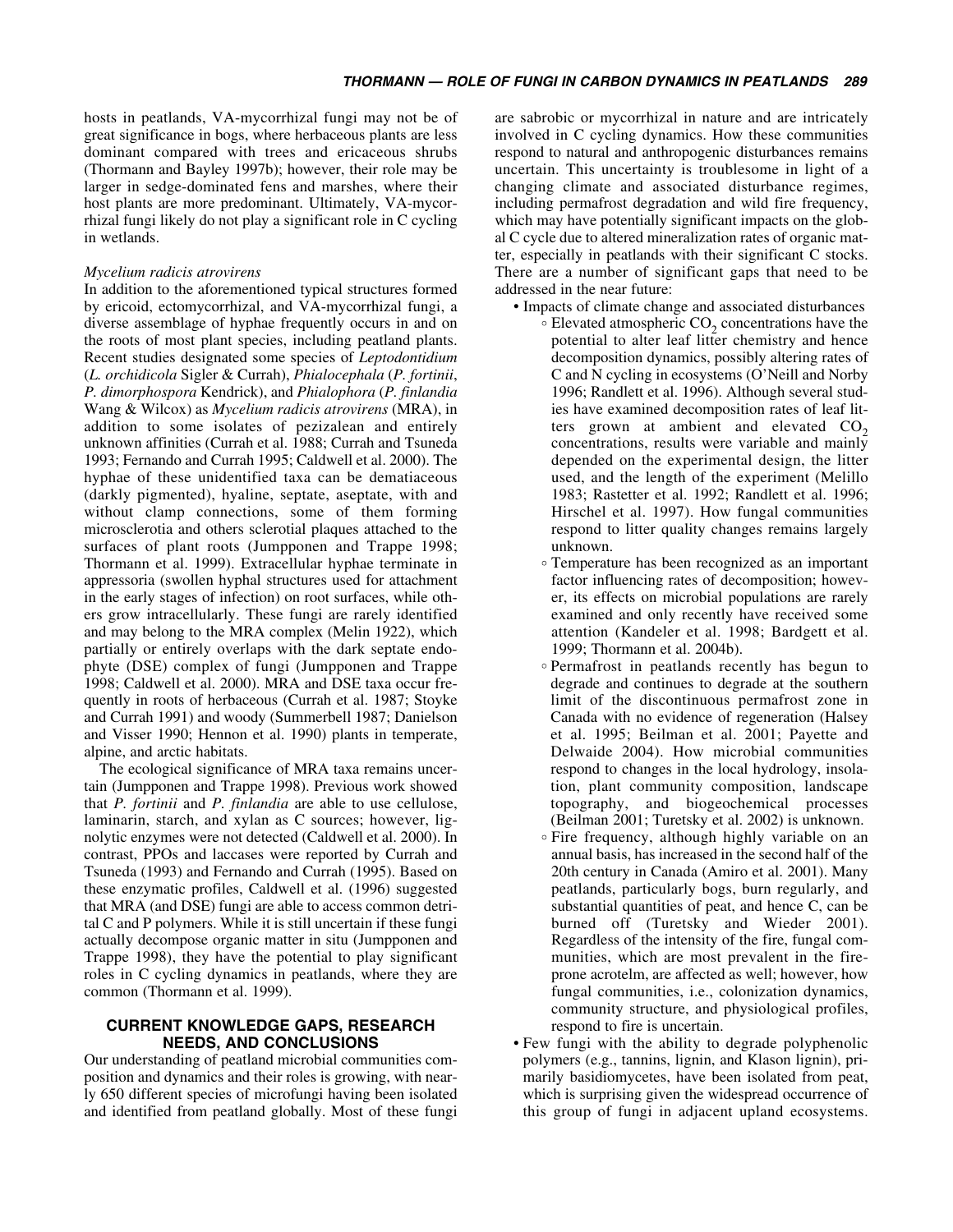Rates of immigration of polyphenolic polymer degrading fungi from upland ecosystems into peatlands need to be quantified. Colonization of peatlands by upland basidiomycete taxa is undoubtedly occurring via spores and fruiting body fragments; however, their success in acidic, nutrient-poor peatlands is unknown. Selecting isolation media or media additives, including benomyl, *o*-phenylphenol, or dichloran (Worrall 1991), or employing molecular approaches, including environmental PCR, should lead to an increased isolation of these taxa and a better understanding of their diversity and roles.

- The roles of ectomycorrhizal and VA-mycorrhizal fungi and DSE taxa in C cycling need to be clarified. These fungi are prevalent in peatlands and may play significant roles as saprobes, yet their physiological responses to changing environmental conditions is uncertain.
- The relative contribution of fungi and bacteria to organic matter decomposition needs to be clarified. To date, only Thormann et al. (2004b) compared decomposition dynamics of the most frequently isolated bacteria and fungi from peatland plants. Their data show that these microbial groups respond differently to increasing temperatures in vitro, as determined by altered decomposition dynamics, and hence C dynamics, of peatland plant litters.

#### **ACKNOWLEDGEMENTS**

I thank Dr. J. Bhatti for inviting me to contribute to this special edition of the Canadian Journal of Soil Science and Dr. I. Bauer for providing valuable feedback during the development of this paper (both Northern Forestry Centre, Edmonton, AB). I also thank Dr. Ken Mallett (Northern Forestry Centre, Edmonton, AB), Prof. Line Rochefort (Université Laval, Ste-Foy, QC), and one anonymous reviewer for their critiques of an earlier version of this manuscript.

**Anderson, R. C., Liberta, A. E. and Dickman, L. A. 1984.** Interaction of vascular plants and vesicular-arbuscular mycorrhizal fungi across a soil-moisture gradient. Oecologia **64**: 111–117.

**Amiro, B. D., Stocks, B. J., Alexander, M. E., Flanigan, M. D. and Wotton, B. M. 2001.** Fire, climate, carbon and fuel management in the Canadian boreal forest. Int. J. Wildland Fire **10**: 405–413.

**Apinis, A. E., Chester, C. G. C. and Taligoola, H. K. 1972.** Colonisation of *Phragmites communis* leaves by fungi. Nova Hedwigia **23**: 113–124.

**Bardgett, R. D., Kandeler, E., Tscherko, D., Hobbs, P. J., Bezemer, T. M., Jones, T. H. and Thompson, L. J. 1999.** Belowground microbial community development in a high temperature world. Oikos **85**: 193–203.

**Bartsch, I. and Moore, T. R. 1985.** A preliminary investigation of primary production and decomposition in four peatlands near Schefferville, Quebec. Can. J. Bot. **63**: 1241–1248.

**Bauer, C. R., Kellogg, C. H., Bridgham, S. D. and Lamberti, G. A. 2003.** Mycorrhizal colonization across hydrologic gradients in restored and reference freshwater wetlands. Wetlands **23**: 961–968.

**Beilman, D. W. 2001.** Plant community and diversity changes due to localized permafrost dynamics in bogs of western Canada. Can. J. Bot. **79**: 983–993.

**Beilman, D. W., Vitt, D. H. and Halsey, L. A. 2001.** Localized permafrost peatlands in western Canada: Definition, distributions, and degradation. Arct. Antarct. Alp. Res. **33**: 70–77.

**Bending, G. D. and Read, D. J. 1997.** Lignin and soluble phenolic degradation by ectomycorrhizal and ericoid mycorrhizal fungi. Mycol. Res. **101**: 1348–1354.

**Beyer, W. 1994**. Weniger bekannte inoperculate Discomyceten aus Moorresten in Oberfranken. Zeitschr. Mykol. **60**: 203–209.

**Bisby, G. R., Timonin, M. I. and James, N. 1935.** Fungi isolated from soil profiles in Manitoba. Can. J. Res. Sec. C, **13**: 47–65.

**Bledsoe, C., Klein, P. and Bliss, L. C. 1990.** A survey of mycorrhizal plants on Truelove Lowland, Devon Island, N.W.T., Canada. Can. J. Bot. **68**: 1848–1856.

**Blodau, C. 2002.** Carbon cycling in peatlands – A review of processes and controls. Environ. Rev. **10**: 111–134.

**Blodau, C. and Moore, T. R. 2003.** Micro-scale  $CO<sub>2</sub>$  and  $CH<sub>4</sub>$ dynamics in a peat soil during a water fluctuation and sulfate pulse. Soil Biol. Biochem. **35**: 535–547.

**Boswell, J. G. 1955.** The microbiology of acid soils. IV. Selected sites in northern England and southern Scotland. New Phytol. **54**: 311–319. **Bowen, R. M. and Harper, S. H. T. 1990.** Decomposition of wheat straw and related compounds by fungi isolated from straw in arable soils. Soil Biol. Biochem. **22**: 393–399.

**Bridgham, S. D. and Richardson, C. J. 1992.** Mechanisms controlling soil respiration  $(CO_2$  and  $CH<sub>4</sub>)$  in southern peatlands. Soil Biochem. **24**: 1089–1099.

**Brinson, M. M., Lugo, A. E. and Brown, S. 1981.** Primary productivity, decomposition and consumer activity in freshwater wetlands. Ann. Rev. Ecol. Syst. **12**: 123–161.

**Bubier, J., Costello, A., Moore, T. R., Roulet, N. T. and Savage, K. 1993.** Microtopography and methane flux in boreal peatlands, northern Ontario, Canada. Can. J. Bot. **71**: 1056–1063.

**Caldwell, B. A., Jumpponen, A. and Trappe, J. M. 2000.** Utilization of major detrital substrates by dark-septate, root endophytes. Mycologia **92**: 230–232.

**Caldwell, B. A., Trappe, J. M. and Jumpponen, A. 1996.** Physiological characters of dark septate root endophytes. Page 19 *in* First International Conference on Mycorrhizae, 1996 Aug. 4–9, Berkeley, CA.

**Christensen, P. J. and Cook, F. D. 1970.** The microbiology of Alberta muskeg. Can. J. Soil Sci. **50**: 171–178.

**Christensen, M. and Whittingham, W. F. 1965.** The soil microfungi in open bogs and conifer swamps in Wisconsin. Mycologia **57**: 882–89.

**Clymo, R. S. 1965.** Experiments on breakdown of *Sphagnum* in two bogs. J. Ecol. **53**: 747–757.

**Clymo, R. S. 1984.** The limits to peat bog growth. Phil. Trans. R. Soc., Lond. Biol. Sci. **303**: 605–654.

**Clymo, R. S., Turunen, J. and Tolonen, K. 1998.** Carbon accumulation in peatlands. Oikos **81**: 368–388.

**Cooke, J. C. and Lefor, M. W. 1998.** The mycorrhizal status of selected plant species from Connecticut wetlands and transition zones. Restor. Ecol. **6**: 214–222.

**Cormier, Y., Mériaux, A. and Brochu, G. 1988.** Effects of processing on peat moss microflora. Can. J. Microbiol. **34**: 131–133.

**Croft, M.**, **Rochefort, L. and Beauchamp, C. J. 2001.** Vacuumextraction of peatlands disturbs bacterial population and microbial biomass. Appl. Soil Ecol. **18**: 1–12.

**Currah, R. S. and Van Dyk, M. 1986.** A survey of some perennial vascular plant species native to Alberta for occurrence of mycorrhizal fungi. Can. Field-Nat. **100**: 330–342.

**Currah, R. S. and Tsuneda, A. 1993.** Vegetative and reproductive morphology of *Phialocephala fortinii* (Hyphomycetes, *Mycelium radicis atrovirens*) in culture. Trans. Mycol. Soc. Jpn. **34**: 345–356.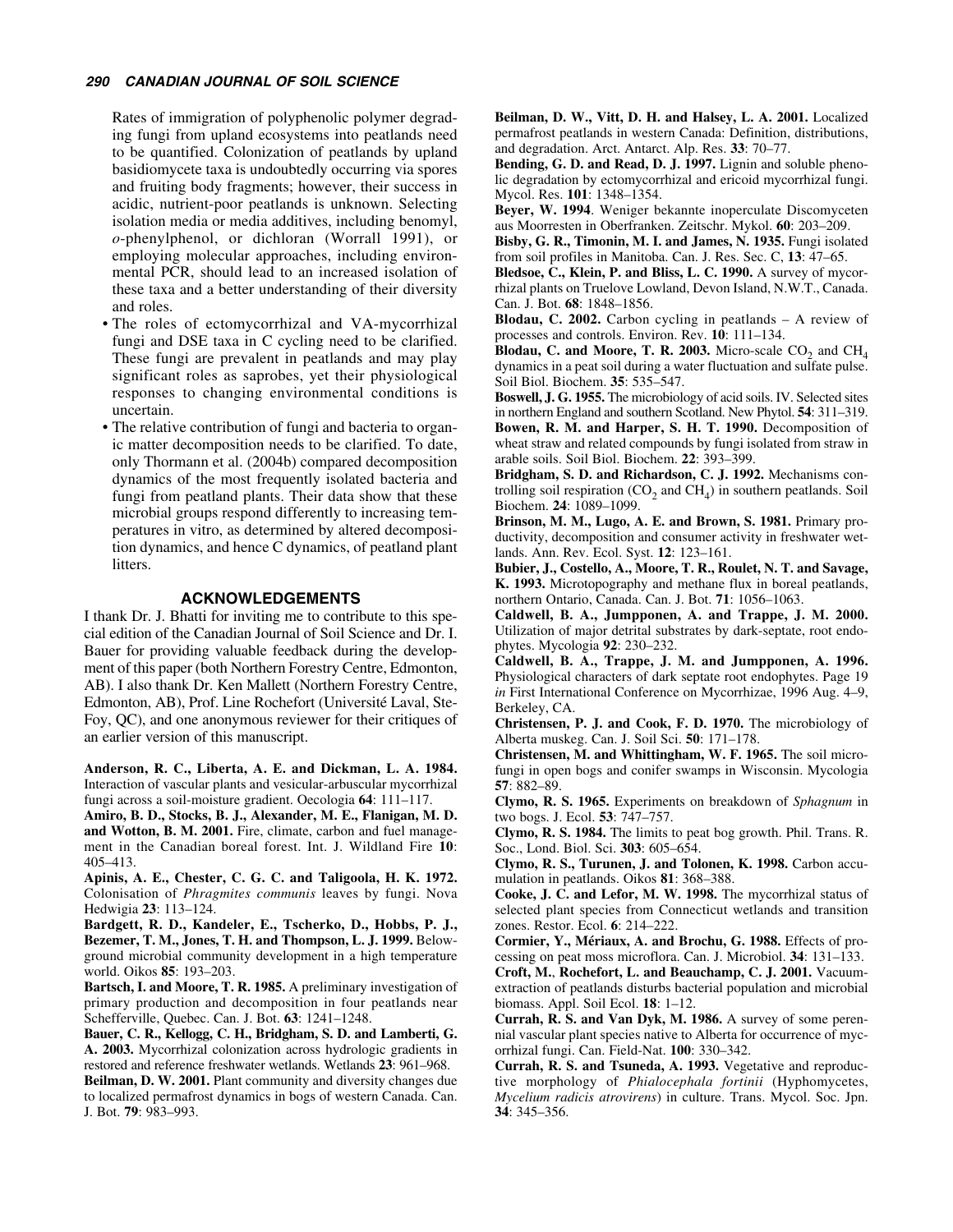**Currah, R. S., Sigler, L. and Hambleton, S. 1987.** New records and new taxa of fungi from the mycorrhizae of terrestrial orchids of Alberta. Can. J. Bot. **65**: 2473–2482.

**Currah, R. S., Hambleton, S. and Smreciu, A. 1988.** Mycorrhizae and mycorrhizal fungi of *Calypso bulbosa*. Am. J. Bot. **75**: 739–752.

**Czeczuga, B. 1993.** Aquatic fungi of the Gorbacz and Ostrówski peatbogs. Acta Mycol. **28**: 69–75.

**Dal Vesco, G. 1974–75.** Funghi del suolo di un pianoro acquitrinoso in valle di cogne (Aosta) [Soil fungi from a mountain bog in the Cogne Valley (Aosta)]. Allionia **20**: 81–92.

**Dalpé, Y. 2003.** Mycorrhizal fungi biodiversity in Canadian soils. Can. J. Soil Sci. **83**: 321–330.

**Danielson, R. M. and Visser, S. 1990.** The mycorrhizal and nodulation status of container-grown trees and shrubs reared in commercial nurseries. Can. J. For. Res. **20**: 609–614.

**Deacon, J. W. 1997.** Modern mycology. 3rd ed. Blackwell Sci. Publ., Boston, MA.

**Dedysh, S. N. 2002.** Methanotrophic bacteria of acidic *Sphagnum* peat bogs. Microbiology **71**: 638–650.

**Dhillion, S. S. 1994.** Ectomycorrhizae, arbuscular mycorrhizae, and *Rhizoctonia* sp. of alpine and boreal *Salix* spp. in Norway. Arct. Alp. Res. **26**: 304–307.

**Dickinson, C. H. and Dooley, M. J. 1967.** The microbiology of cut-away peat. I. Descriptive ecology. Plant Soil **27**: 172–186.

**Dickinson, C. H. and Dooley, M. J. 1969.** Fungi associated with Irish peat bogs. Proc. R. Ir. Acad., Sect. B **68**: 109–136.

**Dix, N. J. 1985.** Changes in relationship between water content and water potential after decay and its significance for fungal successions. Trans. Br. Mycol. Soc. **85**: 649–653.

**Domsch, K. H. 1960.** Das Pilzspektrum einer Bodenprobe. 3. Nachweis der Einzelpilze. Arch. Mikrobiol. **35**: 310–339.

**Domsch, K. H., Gams, W. and Anderson, T.-H. 1980.** Compendium of soil fungi. Vols. 1 & 2. Academic Press, London, UK.

**Dooley, M. and Dickinson, C. H. 1971.** The ecology of fungi in peat. Ir. J. Agric. Res. **10**: 195–206.

**Durall, D. M., Todd, A. W. and Trappe, J. M. 1994.** Decomposition of 14C-labelled substrates by ectomycorrhizal fungi in association with Douglas-fir. New Phytol. **127**: 725–729.

**Farrish, K. W. and Grigal, D. F. 1988.** Decomposition in an ombrotrophic bog and a minerotrophic fen in Minnesota. Soil Sci. **145**: 353–358.

**Fell, J. W. and Hunter, I. L. 1979.** Fungi associated with the decomposition of the black rush, *Juncus roemerianus*, in south Florida. Mycologia **71**: 322–342.

**Fernando, A. A. 1995.** *Leptodontidium orchidicola* (*Mycelium radicis atrovirens* complex, Fungi Imperfecti): conidiogenesis and interaction with some subalpine plants in culture. M.Sc. Thesis, University of Alberta, Edmonton, AB.

**Fernando, A. A. and Currah, R. S. 1995.** *Leptodontidium orchidicola* (*Mycelium radicis atrovirens* complex): aspects of its conidiogenesis and ecology. Mycotaxon **54**: 287–294.

**Frankland, J. C. 1966.** Succession of fungi on decaying petioles of *Pteridium aquilium*. J. Ecol. **54**: 41–63.

**Gilbert, D., Amblard, C., Bourdier, G. and Francez, A.-J. 1998a.** The microbial loop at the surface of a peatland: structure, function, and impact of nutrient input. Microb. Ecol. **35**: 83–93.

**Gilbert, D., Amblard, C., Bourdier, G. and Francez, A.-J. 1998b.** Short-term effects of nitrogen enrichment on the microbial communities of a peatland. Hydrobiologia **173**/**374**: 111–119.

**Giltrap, N. J. 1982.** Production of polyphenol oxidases by ectomycorrhizal fungi with special reference to *Lactarius* spp. Trans. Br. Mycol. Soc. **78**: 75–81.

**Gorham, E. 1991.** Northern peatlands: role in the carbon cycle and probable responses to climatic warming. Ecol. Applic. **1**: 182–195. **Halsey, L. A., Vitt, D. H. and Zoltai, S. C. 1995.** Disequilibrium response of permafrost in boreal continental western Canada to climate change. Climatic Change **30**: 57–73.

**Hambleton, S. and Currah, R. S. 1997.** Fungal endophytes from the roots of alpine and boreal Ericaceae. Can. J. Bot. **75**: 1570–1581.

**Hambleton, S. and Currah, R. S. 2000.** Molecular characterization of the mycorrhizas of woody plants. Pages 351–373 *in* S. M. Jain and S. C. Minocha, eds. Molecular biology of woody plants. Kluwer Acad. Publ., the Netherlands.

**Hambleton, S., Huhtinen, S. and Currah, R. S. 1999.** *Hymenoscyphus ericae*: a new record from western Canada. Mycol. Res. **103**: 1391–1397.

**Harper, S. H. T. 1985.** Colonization and decomposition of straw by fungi. Trans. Br. Mycol. Soc. **85**: 655–661.

**Haselwandter, K. 1987.** Mycorrhizal infection and its possible ecological significance in climatically and nutritionally stressed alpine plant communities. Angew. Bot. **61**: 107–114.

**Haselwandter, K. and Read, D. J. 1982.** The significance of a root-fungus association in two *Carex* species of high alpine communities. Oecologia **53**: 352–354.

**Heilman-Clausen, J. 2001.** A gradient analyses of communities of macrofungi and slime molds on decaying beech logs. Mycol. Res. **195**: 575–596.

**Hennon, P. E., Shaw, C. J. and Hansen, E. M. 1990.** Symptoms and fungal associations of declining *Chamaecyparis nootkatensis* in southeast Alaska. Plant Dis. **74**: 267–273.

**Hirschel, G., Körner, C. and Arnone III, J. A. 1997.** Will rising atmospheric CO<sub>2</sub> affect leaf litter quality and *in situ* decomposition rates in native plant communities? Oecologia **110**: 387–392.

**Hodge, A., Campbell, C. D. and Fitter, A. H. 2001.** An arbuscular mycorrhizal fungus accelerates decomposition and acquires nitrogen directly from organic material. Nature **413**: 297–299.

**Hurley, J. E. 1981.** Bog fungi and studies of their activity. M.Sc. Thesis, University of New Brunswick, Fredericton, NB.

**Hutchison, L. J. 1990.** Studies on the systematic of ectomycorrhizal fungi in axenic culture. II. The enzymatic degradation of selected carbon and nitrogen compounds. Can. J. Bot. **68**: 1522–1530.

**Intergovernmental Panel on Climate Change. 2001.** Third assessment report. [Online] Available: http://www.ipcc.ch/

**Jefferys, E. G., Brian, P. W., Hemming, H. G. and Lowe, D. 1953.** Antibiotic production by the micofungi of acid heath soils. J. Gen. Microbiol. **9**: 314–341.

**Jumpponen, A. and Trappe, J. M. 1998.** Dark septate endophytes: a review of facultative biotrophic root-colonizing fungi. New Phytol. **140**: 295–310.

**Kandeler, E., Tscherko, D., Bardgett, R. D., Hobbs, P. J., Kampichler, C. and Jones, T. H. 1998.** The response of soil microorganisms and roots to elevated  $CO<sub>2</sub>$  and temperature in a terrestrial model ecosystem. Plant Soil **202**: 251–262.

**Kasai, K., Morinaga, T. and Horikoshi, T. 1995.** Fungal succession in the early decomposition process of pine cones on the floor of *Pinus densiflora* forests. Mycoscience **36**: 325–334.

**Kjøller, A. and Struwe, S. 1992.** Functional groups of microfungi in decomposition. Pages 631–652 *in* G. C. Carrol and D. T. Wicklow, eds. The fungal community: Its organization and role in the ecosystem. 2nd ed. Marcel Dekker, Inc., New York, NY.

**Kohn, L. M. and Stasovski, E. 1990.** The mycorrhizal status of plants at Alexandra Fiord, Ellesmere Island, Canada, a high arctic site. Mycologia **82**: 23–35.

**Kox, E. 1954.** Der durch Pilze und aerobe Bakterien veranlaßte Pectin- und Cellulose-Abbau im Hochmoor unter besonderer Berüchtigung des *Sphagnum*-Abbaus. Arch. Mikrobiol. **20**: 111–140.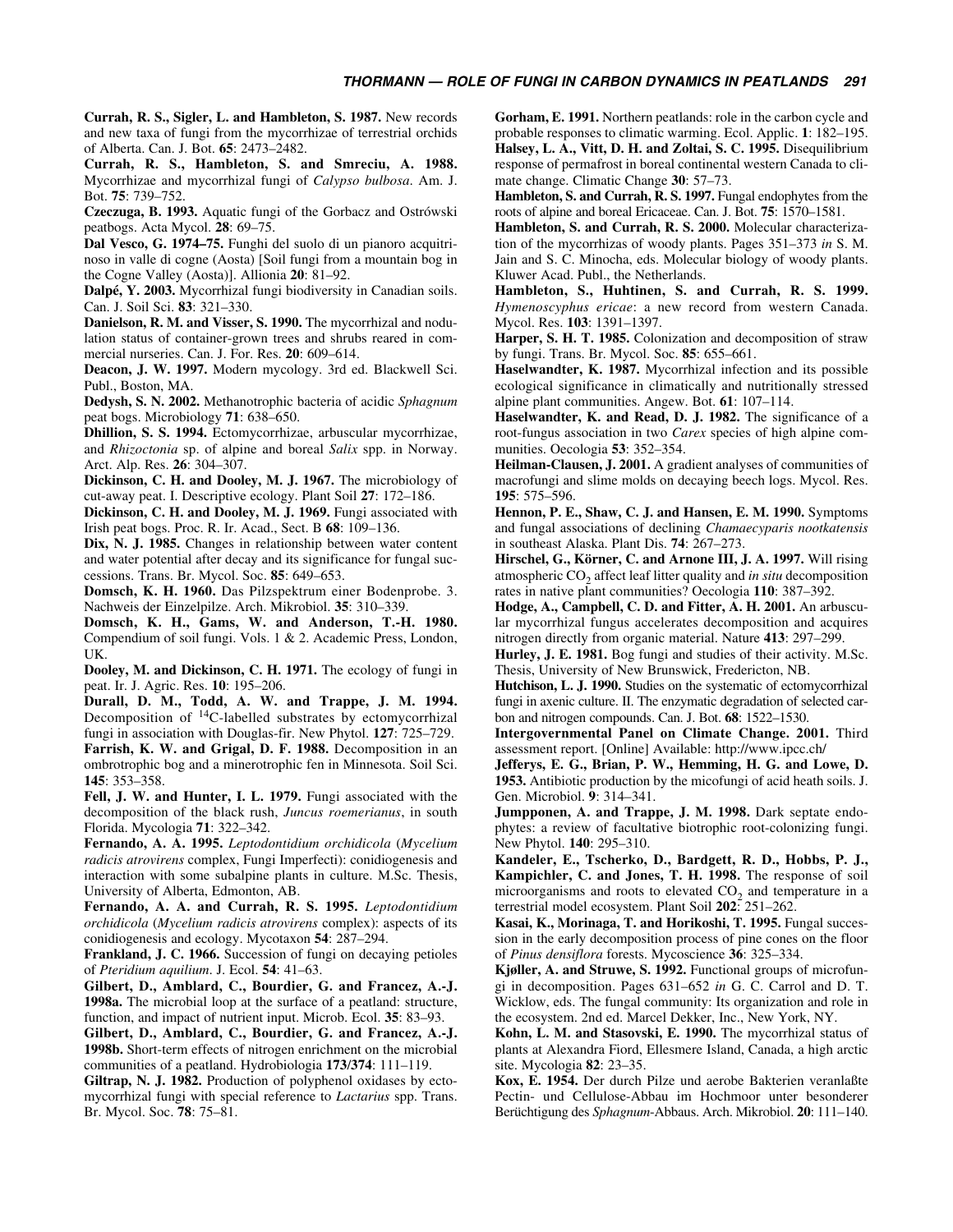**Latter, P. M., Cragg, J. B. and Heal, O. W. 1967.** Comparative studies on the microbiology of four moorland soils in the northern Pennines. J. Ecol. **55**: 445–464.

**Leake, J. R. and Read, D. J. 1989.** Biology of mycorrhiza in the Ericaceae. XIII. Some characteristics of the extracellular proteinase activity of the ericoid endophyte *Hymenoscyphus ericea*. New Phytol. **112**: 69–76.

**Leake, J. R. and Read, D. J. 1990.** Chitin as a nitrogen source for mycorrhizal fungi. Mycol. Res. **94**: 993–995.

**Lumley, T. C., Gignac, L. D. and Currah, R. S. 2001.** Microfungus communities of white spruce and trembling aspen logs at different stages of decay in disturbed and undisturbed sites in the boreal mixedwood region of Alberta. Can. J. Bot. **79**: 76–92. **Maciejowska-Pokacka, Z. 1971.** Results of one year studies on the influence of various soils on the mycoflora under cocksfoot. Acta Mycol. **7**: 31–40.

**Malloch, D. and Malloch, B. 1981.** The mycorrhizal status of boreal plants: species from northeastern Ontario. Can. J. Bot. **59**: 2167–2172.

**Malloch, D. and Malloch, B. 1982.** The mycorrhizal status of boreal plants: additional species from northeastern Ontario. Can. J. Bot. **60**: 1035–1040.

**Malmer, N. 1986.** Vegetation gradients in relation to environmental conditions in northwestern European mires. Can. J. Bot. **64**: 375–38.

**Melillo, J. M. 1983.** Will increases in atmospheric  $CO<sub>2</sub>$  concentrations affect litter decay rates? Pages 10–11 *in* The ecosystem center annual report. Marine Biological Laboratory, Woods Hole, MA.

**Melin, E. 1922.** On the mycorrhizas of *Pinus sylvestris* L. and *Picea abies* Karst. A preliminary note. J. Ecol. **9**: 254–257.

**Miller, R. M., Smith, C. I., Jastrow, J. D. and Bever, J. D. 1999.** Mycorrhizal status of the genus *Carex* (Cyperaceae). Am. J. Bot. **86**: 547–553.

**Monreal, M., Berch, S. M. and Berbee, M. 1999.** Molecular diversity of ericoid mycorrhizal fungi. Can. J. Bot. **77**: 1580–1594. **Näsholm, T., Ekblad, A., Nordin, A., Glesler, R., Högberg, M. and Högberg, P. 1998.** Boreal forest plants take up organic nitrogen. Nature **392**: 914–916.

**National Wetlands Working Group. 1988.** Wetlands of Canada. Ecological Land Classification Series. No. 24. Sustainable Development Branch, Environment Canada, Ottawa, ON, and Poly Science Publications, Inc., Montréal, QC.

**Nilsson, M., Bååth, E. and Söderström, B. 1992.** The microfungal communities of a mixed mire in northern Sweden. Can. J. Bot. **70**: 272–276.

**O'Neill, E. G. and Norby, R. J. 1996.** Litter quality and decomposition rates of foliar litter produced under  $CO<sub>2</sub>$  enrichment. Pages 87–103 *in* G. W. Koch and H. A. Mooney, eds. Carbon dioxide and terrestrial ecosystems. Academic Press, San Diego, CA.

**Payette, S. and Delwaide, A. 2004.** Dynamics of subarctic wetland forests over the past 1500 years. Ecol. Monogr. **74**: 373–391. **Piercey, M. M., Thormann, M. N. and Currah, R. S. 2002.** Mycorrhizal and saprobic characteristics of three fungal taxa from ericalean roots and their association with the roots of *Rhododendron groenlandicum* and *Picea mariana* in culture. Mycorrhiza **12**: 175–180.

**Polyakova, A. V., Chernov, I. Yu. and Panikov, N. S. 2001.** Yeast diversity in hydromorphic soils with reference to a grass-*Sphagnum* wetland in western Siberia and a hummocky tundra region at Cape Barrow (Alaska). Microbiology **70**: 617–622.

**Pugh, G. J. F. 1958.** Leaf litter fungi found on *Carex paniculata* L. Trans. Br. Mycol. Soc. **41**: 185–195.

**Pugh, G. J. F. and Mulder, J. L. 1971.** Mycoflora associated with *Typha latifolia*. Trans. Br. Mycol. Soc. **57**: 273–282.

**Ramstedt, M. and Söderhäll, K. 1983.** Protease, phenoloxidase and pectinase activities in mycorrhizal fungi. Trans. Br. Mycol. Soc. **81**: 157–161.

**Randlett, D. L., Zak, D. R., Pregitzer, K. S. and Curtis, P. S. 1996.** Elevated atmospheric carbon dioxide and leaf litter chemistry: influences on microbial respiration and net nitrogen mineralization. Soil Sci. Soc. Am. J. **60**: 1571–1577.

**Rastetter, E. B., McKane, R. B., Shaver, G. R. and Melillo, J. M. 1992.** Changes in C storage by terrestrial ecosystems: how C-N interactions restrict responses to  $CO<sub>2</sub>$  and temperature. Water Air Soil Pollut. **64**: 327–344.

**Read, D. J. 1991.** Mycorrhizas in ecosystems. Experientia **47**: 376–391.

**Read, D. J., Leake, J. R. and Perez-Moreno, J. 2004**. Mycorrhizal fungi as drivers of ecosystem processes in heathland and boreal forest biomes. Can. J. Bot. **82**: 1243–1263.

**Rice, A. V. and Currah, R. S. 2001.** Physiological and morphological variation in *Oidiodendron maius*. Mycotaxon **74**: 383–396. **Rickerl, D. H., Sancho, F. O. and Ananth, S. 1994.** Vesiculararbuscular endomycorrhizal colonization of wetland plants. J. Environ. Qual. **23**: 913–916.

**Robson, T. M., Pancotto, V. A., Ballaré, C. L., Sala, O. E., Scopel, A. L. and Caldwell, M. M. 2004.** Reduction of solar UV-B mediates changes in the *Sphagnum* capitulum microenvironment and the peatland microfungal community. Oecologia **140**: 480–490.

**Roulet, N. T., Ash, R., Quinton, W. and Moore, T. 1993.** Methane flux from drained northern peatlands: effect of a persistent water table lowering on flux. Global Biogeochem. Cycles **7**: 749–769.

**Rozema, J., Arp, W., van Diggelen, J., van Esbroek, M. and Broekman, R. 1986.** Occurrence and ecological significance of vesicular arbuscular mycorrhiza in a salt marsh environment. Acta Bot. Neerl. **35**: 457–467.

**Saitô, T. 1966.** Sequential pattern of decomposition of beech litter with special reference to microbial succession. Ecol. Rev. **16**: 245–254.

**Salo, K. 1993.** The composition and structure of macrofungus communities in boreal upland type forests and peatlands in North Karelia, Finland. Karstenia **33**: 61–99.

**Searles, P. S., Kropp, B. R., Flint, S. D. and Caldwell, M. M. 2001.** Influence of solar UV-B radiation on peatland microbial communities of southern Argentina. New Phytol. **152**: 213–221.

**Sewell, G. W. F. 1959a.** Studies of fungi in a *Calluna*-heathland soil. I. Vertical distribution in soil and on root surfaces. Trans. Br. Mycol. Soc. **42**: 343–353.

**Sewell, G. W. F. 1959b.** Studies of fungi in a *Calluna*-heathland soil. II. By the complementary use of several isolation methods. Trans. Br. Mycol. Soc. **42**: 354–369.

**Smith, S. E. and Read, D. J. 1997.** Mycorrhizal symbiosis. 2nd ed. Academic Press, New York, NY.

**Sparrow, F. K. and Lange, L. 1977.** Some bog chytrids. Can. J. Bot. **55**: 1879–1890.

**Stenlund, D. L. and Charvat. I. D. 1994.** Vesicular arbuscular mycorrhizae in floating wetland mat communities dominated by *Typha*. Mycorrhiza **4**: 131–137.

**Stenton, H. 1953.** The soil fungi of Wicken fen. Trans. Br. Mycol. Soc. **36**: 304–314.

**Stoyke, G. and Currah, R. S. 1991.** Endophytic fungi from the mycorrhizae of alpine ericoid plants. Can. J. Bot. **69**: 347–352.

**Summerbell, R. 1987.** Microfungi associated with the mycorrhizal mantle and adjacent microhabitats within the rhizosphere of black spruce. Can. J. Bot. **67**: 1085–1095.

**Swift, M. J., Heal, O. W. and Anderson, J. M. 1979.** Decomposition in terrestrial ecosystems. Blackwell Sci. Publ., Oxford, UK.